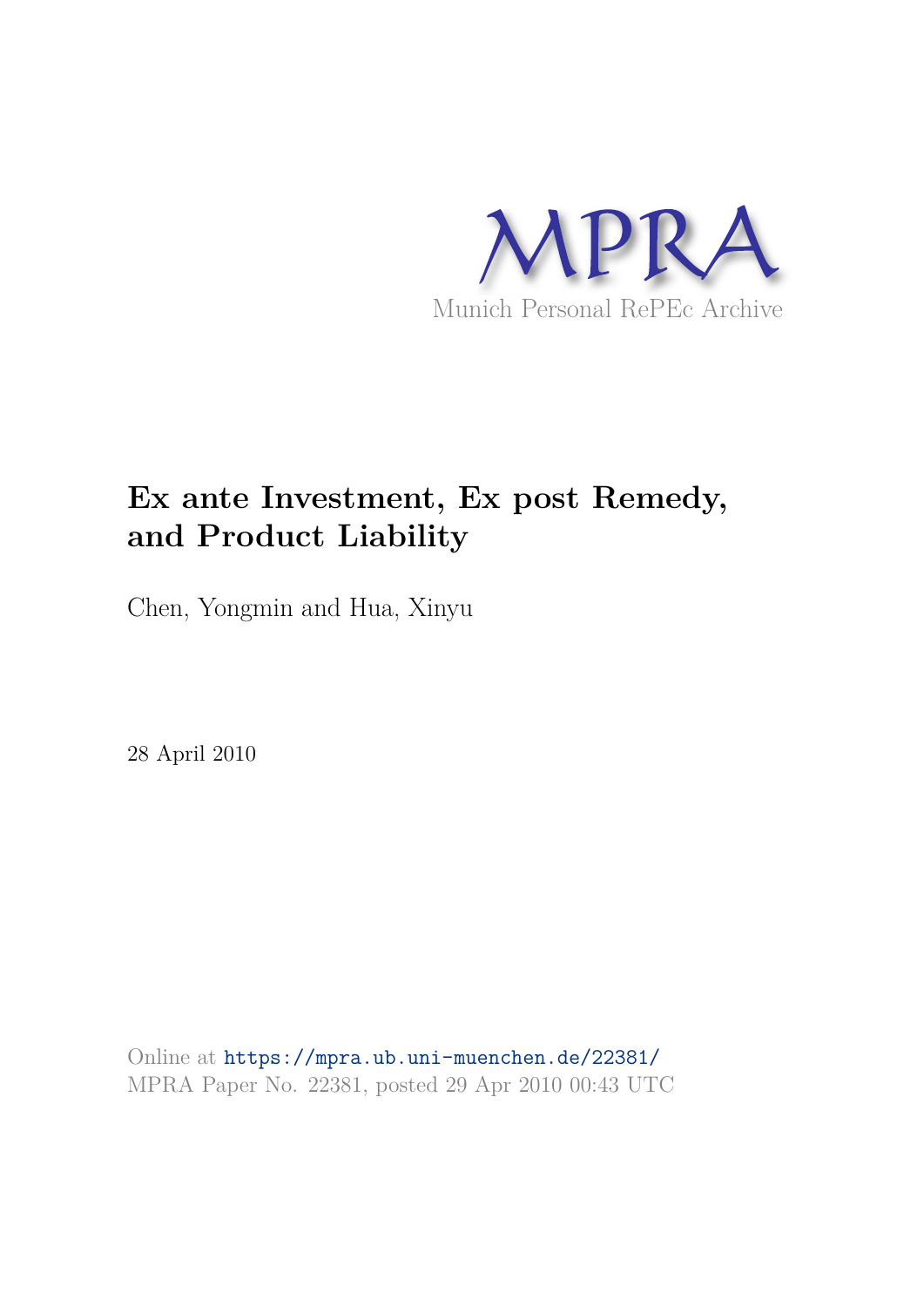# Ex ante Investment, Ex post Remedy, and Product Liability

Yongmin Chen<sup>†</sup> and Xinyu Hua<sup>‡</sup>

April 2010

**Abstract**. Low-quality products may cause consumer harm. A firm can reduce the probability of low quality through ex ante investment before sales, and can take remedy actions such as product recalls if it learns after sales that product quality is low. An increase in product liability increases the firm's incentive for ex post remedy. More ex post remedy, however, may have the "substitution effect" of reducing the firm's ex ante quality investment. On the other hand, more ex post remedy has the "output effect" of increasing consumer demand for the product, and hence greater return to ex ante investment. The trade-off between these two effects can lead to an inverted U-shaped relationship between ex ante investment and product liability. We find that the firm always prefers full liability whereas consumers might be better off with less than full liability. Full product liability tends to be socially optimal when the potential consumer loss from low quality is sufficiently high; otherwise partial liability can be socially optimal.

<sup>†</sup>University of Colorado; yongmin.chen@colorado.edu <sup>‡</sup>Hong Kong University of Science and Technology; xyhua@ust.hk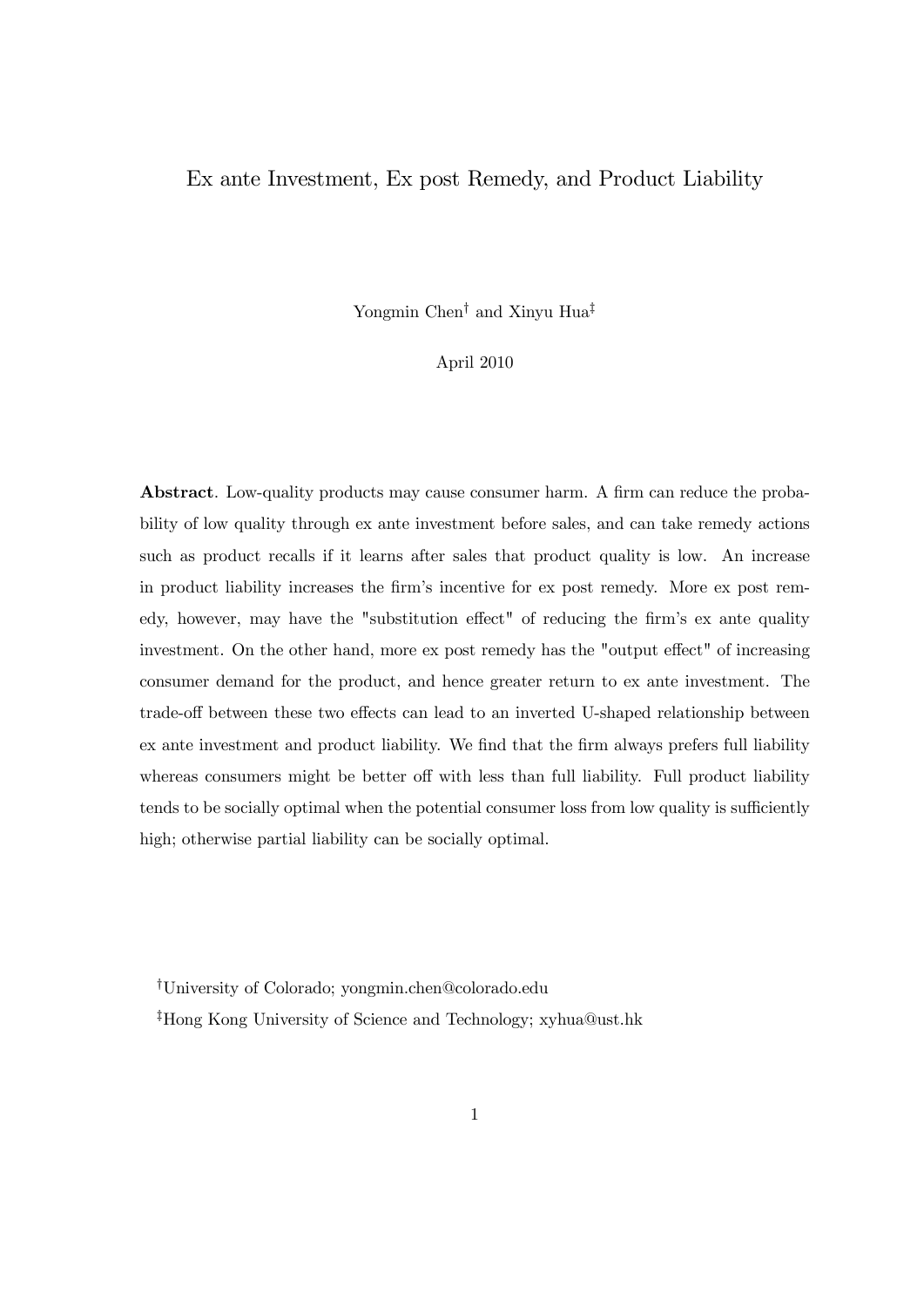## 1. INTRODUCTION

If the use of a firm's product results in consumer harm due to poor product quality, what should be the firm's liability? Under the rule of full liability, the firm is required to fully compensate the consumer for the harm; whereas under the rule of partial liability, the compensation to the consumer is lower than the consumer's loss. There have been substantial interests in the product liability issue in law and economics, primarily because liability rules can have important impacts on firm incentives and economic efficiency. One literature has focused on the effects of product liability on a firm's incentives for ex ante actions. Liability rules can affect a firm's precaution to ensure product safety (Simon, 1981) or its quality choice (Polinsky and Rogerson, 1983). In addition to product quality choice, product liability also affects a firm's incentive to disclose quality information through price and other devices (Daughety and Reinganum, 1995; 2008a; 2008b).

With a different focus, another literature has studied the effects of product liability on a firm's incentives for *ex post* actions. Welling  $(1991)$  shows that a firm makes recalls in order to build its reputation in the market, whereas Marino (1997) argues that mandatory recalls motivate firms to increase product safety before sales. Spier (2009) analyzes a firm's incentives to buyback unsafe products and finds that the firm offers a lower buyback price than socially desired. Hua (2009) compares strict liability to negligence rules when a firm's recall not only depends on its own costs/liability but also on consumers' return incentives.<sup>2</sup>

In practice, changes in product liability can affect both firms' ex ante investment action and ex post actions such as product recalls. For example, in 2008, the US Senate discussed a bill which would give the Consumer Product Safety Commission more power to collect and disclose allegations of injuries. The supporters claimed that the bill would encourage firms to design safer products. However, some other people argued that the bill would increase

<sup>&</sup>lt;sup>1</sup>Furthermore, in relation to product liability, a firm's choices between settlement and litigation and between confidential and open settlement may also affect its ex-ante quality choice (Daughety and Reinganum,  $2005; 2006$ ).

 ${}^{2}$  For empirical work related to product recalls, see, for example, Jarrell and Peltzman (1985), Hartman  $(1987)$ , Hoffer, Rruitt, and Reilly  $(1988)$ , and Rupp and Taylor  $(2002)$ .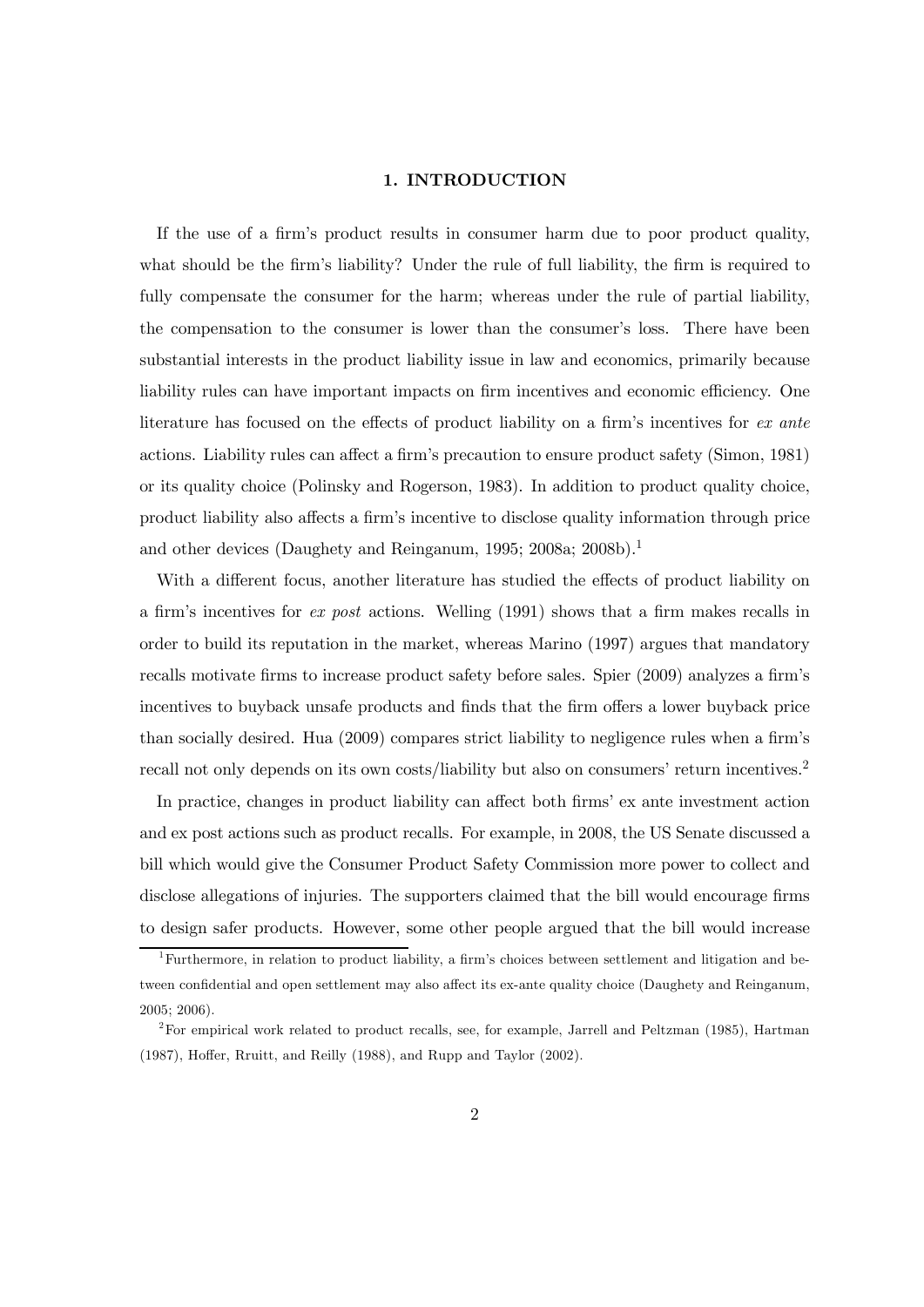firms' liabilities too much, which might cause more product recalls but also more violations of safety regulations (less safe products).<sup>3</sup> These debates are related to the more general question: what is the relationship between firms' ex ante investment in product safety and ex post remedies such as product recalls? Would larger product liability motivate firms to increase or decrease ex ante investment before sales? Also, in the automobile industry, manufactures could spend more time in safety design, which typically delays the marketing of new models. Alternatively, they could reduce the delay and ex ante investment, but collect further data and modify the design after sales. $4$ 

In this paper, we bridge and extend the two literatures by analyzing the potential effects of product liability on *both* ex ante quality investment and ex post remedy activities by the firm. We consider a setting where, before selling its product to heterogeneous consumers, a firm can make observable quality investment.<sup>5</sup> and after sales, it learns about the realization of quality and can take remedy if the product is of low quality or is unsafe (so that there might be consumer harm).<sup>6</sup> We investigate the interactions between the firm's ex post remedy and ex ante investment, how both activities depend on product liability, and the privately versus socially optimal liability rules. Our analysis identifies two potential effects of product liability on a firm's ex ante investment incentive: (i) Substitution effect: An increase in product liability increases the firm's incentive for ex post remedy, which, however, may negatively affect the firm's incentive for ex ante quality investment. (ii)  $Out$ put effect: Higher product liability increases consumer demand for the product and leads to higher equilibrium output *given* ex ante investment (despite a higher expected marginal cost to the firm and a higher price), which increases the return to (incentive for) ex ante

 ${}^{3}$ Business Insurance, March 17, 2008

<sup>&</sup>lt;sup>4</sup>For example, automobile manufacturers have rushed to promote their new SUVs, though there were many warnings about safety issues. These firms later modified the safety design after Ford and Firestone recalled Explorers with tire problems. (Los Angeles Times, March 14, 2010)

 ${}^{5}$ By assuming that ex ante investment is publicly observable, we abstract from considerations such as the signaling role of prices and the firm's incentives for information disclosure, which have been studied in the literature.

 ${}^{6}$ We can thus think of a low-quality product in our setting as one with some defects, which could cause consumer harm.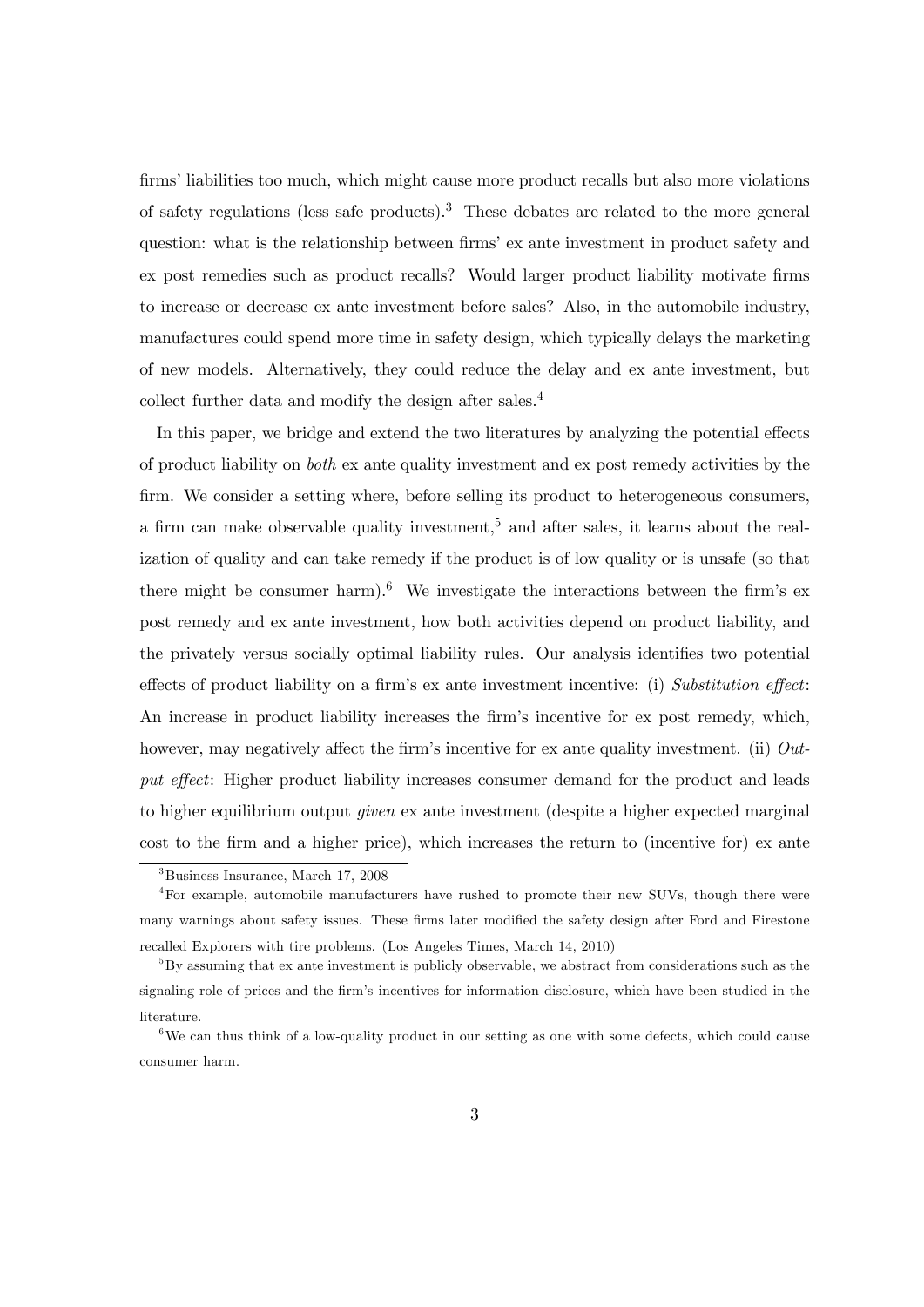quality investment. These two opposing effects can lead to an inverted U-shaped relationship between ex ante quality investment and product liability, with the highest investment sometimes obtained when there is less than full liability.

We further show that the firm always prefers full liability, whereas consumer surplus and social welfare may be higher under partial liability. The firm's preference for full liability arises in our model primarily because of the endogeneity of consumer demand and the commitment role of product liability. In the absence of reputation considerations and of a legal requirement from the liability law, the firm lacks the ex post incentive to take remedy (such as product recalls) should its product cause consumer harm due to low quality, which lowers consumer demand. Full product liability enables the firm to commit to taking such ex post remedy and internalizing the loss to consumers, which leads to higher consumer demand and to levels of ex post remedy and ex ante investment that are optimal for the firm. If only ex post remedy were feasible, consumers would also prefer full product liability. When ex ante investment is also possible, however, consumers may prefer less than full product liability, and the reason is more subtle. A lower liability may increase the firm's ex ante investment, due to the substitution effect, which improves product quality and possibly to higher equilibrium output. Because the firm is unable to appropriate all the consumer gains from higher product quality and higher output, its ex ante investment tends to be inefficiently low under full liability.<sup>7</sup> Thus partial liability can result in higher consumer surplus and social welfare than full liability. $8$ 

In particular, holding all else constant, when the potential consumer loss from low quality is large enough, the output effect dominates the substitution effect on ex ante investment, in which case full liability motivates higher ex ante investment and more sales than partial liability. In this case, it is socially optimal to implement full product liability. In contrast,

<sup>&</sup>lt;sup>7</sup>Given the equilibrium output, if  $L = D$  (full liability), the firm's ex post remedy incentive coincides with that of the society.

<sup>&</sup>lt;sup>8</sup>Other studies have also shown that full liability may not be socially optimal, but it is usually because of potential inefficient behavior (or negligence) from consumers (e.g., Brown, 1973; Diamond, 1974; Shavell, 1980). Our result is obtained without consumer moral hazard. We discuss the issue of consumer negligence in Section 5.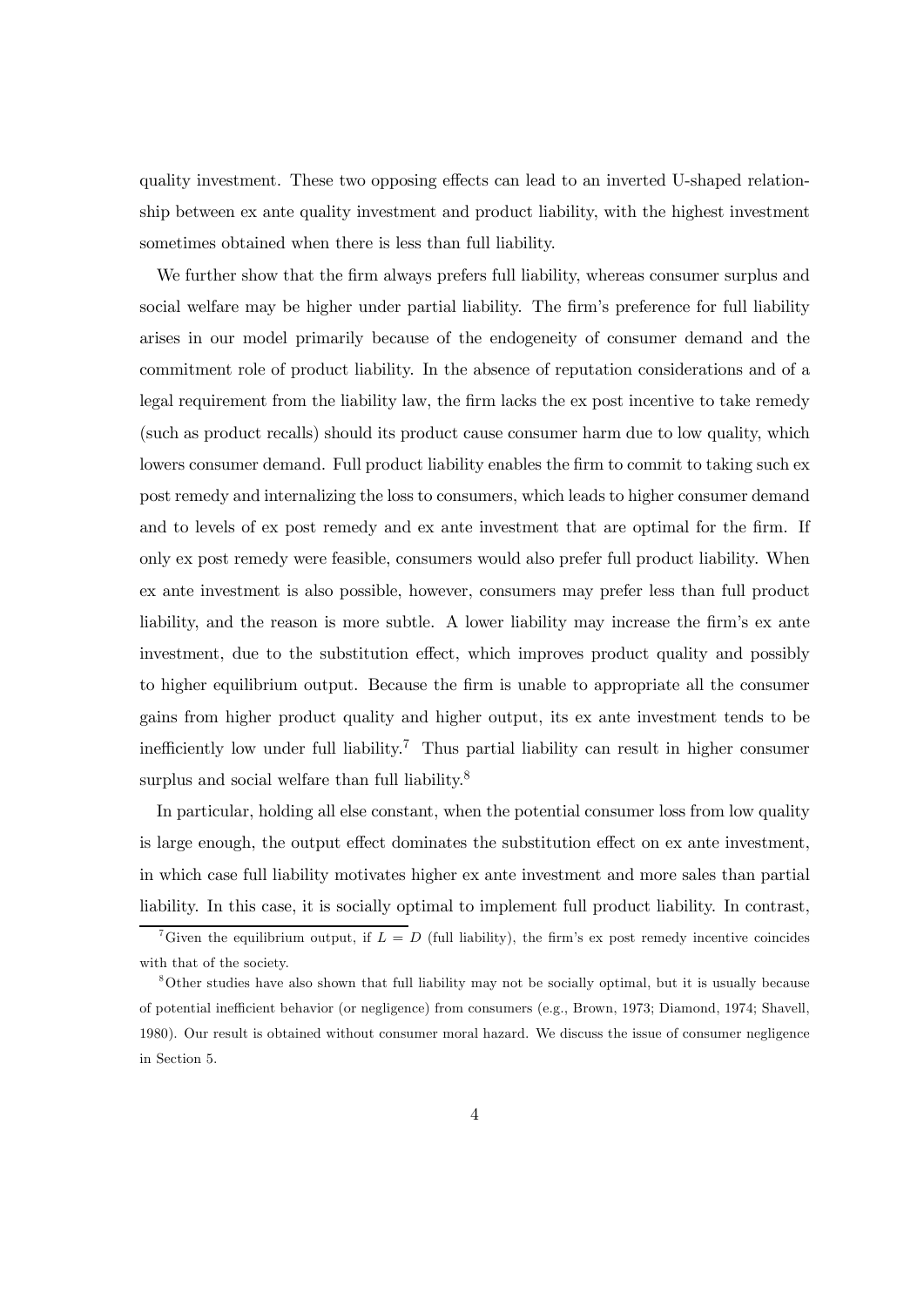when the potential loss is at an intermediate level, the substitution effect can dominate the output effect, in which case partial liability leads to higher ex ante investment, and hence can result in higher consumer surplus and social welfare. Similarly, holding all else constant, full liability is socially optimal if ex post remedy cost is large enough or if the effectiveness of remedy is small enough, whereas partial liability can benefit consumers and increase social welfare when neither is too large or too small. These findings provide important policy implications on product liability. Moreover, they also have related policy implications on limited enforcement of warranty, consumer negligence, and punitive damage compensation.

The rest of the paper is organized as follows. Section 2 presents our model and discusses related applications. Section 3 examines how the liability rule affects the firm's ex post remedy choice and ex ante quality investment. Section 4 characterizes the profit-maximizing versus socially optimal liability rules. Section 5 discusses several related policies and possible extensions, including product warranty and return policies, consumer negligence, punitive damage compensation, and the robustness of our results. Section 6 concludes. All proofs are in the appendix.

#### 2. THE MODEL

There are two periods: the ex ante period when a firm sells its product to heterogeneous consumers, and the ex post period when the firm learns additional information about product quality (or safety) and may take remedies such as product recalls or product upgrades.

In the ex ante period, before sales, the true product quality is uncertain, with  $\theta$  representing the probability that the product is of high quality and  $1-\theta$  the probability that the product is of low quality. The firm can make investment to increase the high-quality probability,  $\theta \in [0, \overline{\theta}]$ . The investment costs,  $k(\theta)$ , is increasing and strictly convex in  $\theta$ , with  $k'(0) = 0$ . We assume that there is always a non-trivial probability that the product is of low quality. That is,  $\bar{\theta} < 1$ . This assumption reflects the reality that the firm cannot perfectly control the product quality. Assume that  $\overline{\theta}$  is close to one.

Consumers can observe the firm's investment level. However, before sales, neither the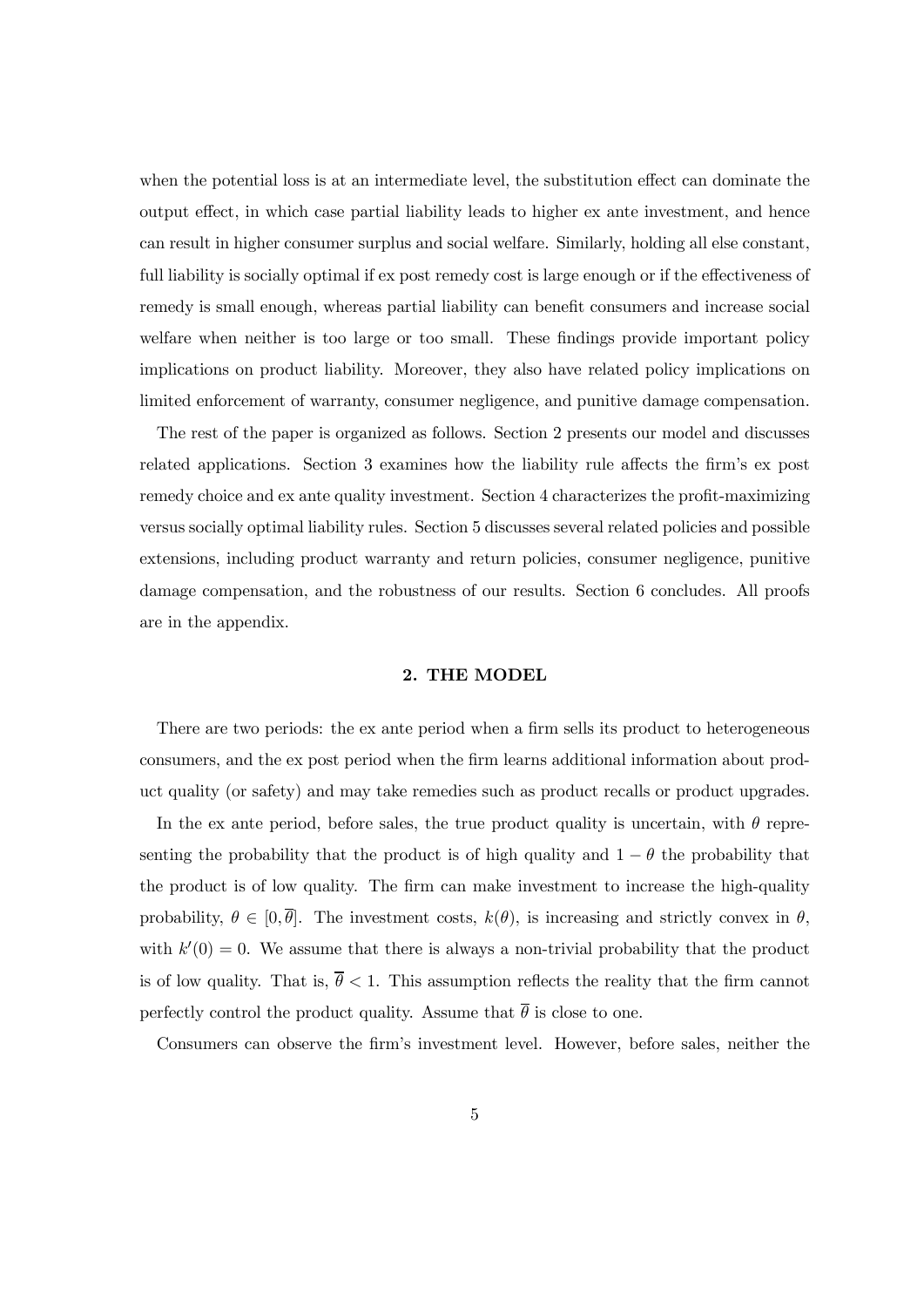firm nor consumers can observe the true quality of the product. These assumptions capture two features of ex ante quality investments for many products. While a firm can invest to have safer product designs, test product quality under different scenarios, or add precaution devices, there can still be uncertainty on product quality, which the firm may learn only after the product is used by (some) consumers. Also, in marketing their products, firms have incentives to disclose their quality investment through product certificates, user manuals, or product tests. Alternatively, government agencies often require firms to disclose their product quality before sales. These disclosures indirectly reflect firms' quality investment. For example, an automobile manufacturer has to disclose the outcomes of car tests and consumers can observe the safety designs.

The total mass of consumers is normalized to 1. Consumers' values for the product, when it is of high quality, are distributed according to c.d.f.  $F(v)$ , with a corresponding density function  $f(v) > 0$  on support  $v \in [0, \overline{v}]$ . We impose the regularity condition that  $f(v)$  is log-concave (i.e.,  $d^2 \ln f(v)/dv^2 \leq 0$ ).<sup>9</sup> This condition implies that the hazard rate,  $\lambda(v) \equiv \frac{f(v)}{1-F(v)}$ , is non-decreasing (i.e.,  $\lambda'(v) \ge 0$ ). Define the inverse hazard rate as  $H(v) \equiv \frac{1}{\lambda(v)}$ . If the product is of low quality, it may reduce consumers' value or cause harm to consumers (independently) with probability  $\gamma$ , which is also uncertain ex ante and follows a distribution  $G(\gamma)$ , with a corresponding density function  $g(\gamma) > 0$  on [0,1].<sup>10</sup> When a consumer is harmed, her value is reduced by  $D$ .

After making the quality investment, the firm sets its price, and each consumer decides whether to purchase the product based on her realized v, her expectations about  $\theta$ ,  $\gamma$  and potential remedies by the firm if the product is of low quality. The firm's total sales is defined as  $Q$ .

In the ex post period, after sales, the firm privately learns the true quality of the product. If the product is of low quality, the firm also privately learns the realization of  $\gamma$  (how serious

 $\rm{^{9}This}$  assumption is satisfied by familiar distributions including uniform, exponential, normal, truncated t-distribution, and extreme-value distribution.

 $10\text{ As}$  we mentioned earlier in the Introduction, we can think of a low-quality product as containing some defect. A more serious defect has a higher probability  $(\gamma)$  to cause consumer harm.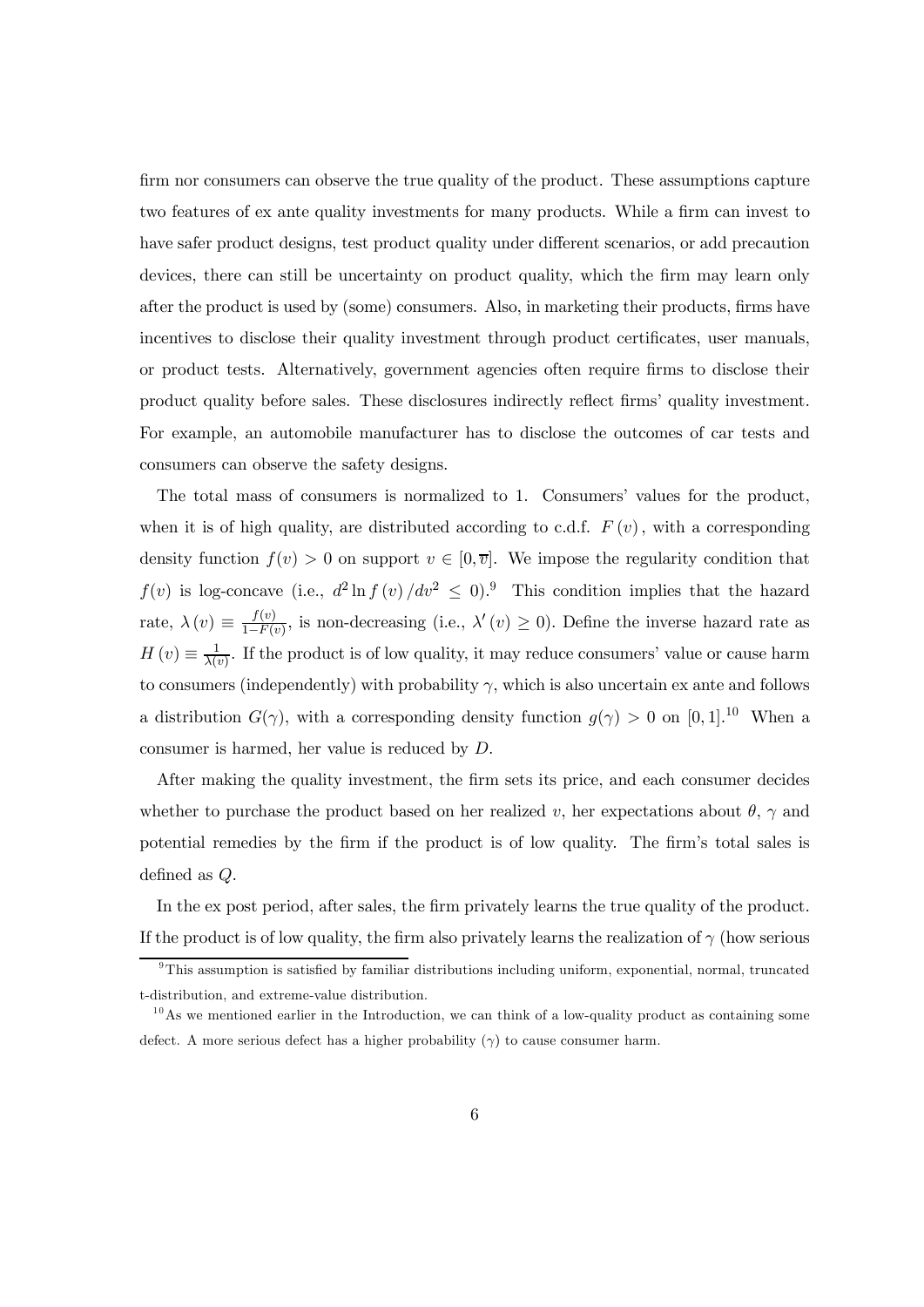the defect is). The firm may then choose to take ex post remedy to improve the product quality. However, the ex post remedy is not fully effective and can only fix a proportion  $\beta$  < 1 of the sold product, with remedy costs C $\beta Q$ . For example, in most product recalls, not all consumers are informed about the recall or will return the product (possibly due to inconvenience or return costs).<sup>11</sup> We assume that  $\beta$  is exogenously given here.<sup>12</sup>

If a consumer is harmed, the firm will give compensation  $L$  to the consumer according to product liability. The firm bears "partial liability" if  $L < D$ , "full liability" if  $L = D$ , and punitive damage compensation if  $L > D$ . Note that our framework can be applied in two different scenarios. Under the scenario of product safety, a product of low quality may harm consumers. After learning the potential harm, the firm can make product recalls to fix or replace the defected product. If a consumer is harmed, the firm bears liability  $L$ . Under an alternative scenario, a product of low quality may not deliver the expected value to consumers. For example, after selling a medical equipment or drug, a pharmaceutical firm may learn that this equipment or drug could not deliver the surgery effects claimed during sales. Then the firm can upgrade the equipment or replace with another new drug for the consumers. Similarly, after sales, a manufacturer of an industrial machine may find that the machine would depreciate more quickly than the claimed usage life. Then the firm can take remedy to extend the usage life. In both types of applications,  $L$  could be the liability determined by courts or given by the firm's warranty. In the basic model, we will focus on policies determined by courts or governments.<sup>13</sup> In Section 5, we will discuss what

 $11$ In practice, most recalls have low return rates. For example, the return rates of many product recalls were between  $10\%$  and  $30\%$  (New York Times, April 12, 2002). Even for automobiles, the return rates were estimated to be between  $20\%$  and  $70\%$  (The Philadelphia Inquirer, September 10, 2000).

<sup>&</sup>lt;sup>12</sup>In Sections 4 and 5, we will also separately examine two policies that affect  $\beta$ : (1) Government may require the firm to keep better records of consumers' information during sales and monitor the firm's information disclosure when taking ex post remedies. Such policies can increase  $\beta$ . (2) Courts may adopt contributory negligence rule or set a lower standard in determining consumer negligence: the firm's liability may be reduced or denied if consumers do not comply with the firm's remedy.

<sup>&</sup>lt;sup>13</sup>In practice, a firm's ex ante quality investment and ex post remedy may also involve reputation and other dynamic considerations. However, product liability still has important effects given the limitation of those market mechanisms. In this paper, we abstract away from these additional considerations, to focus on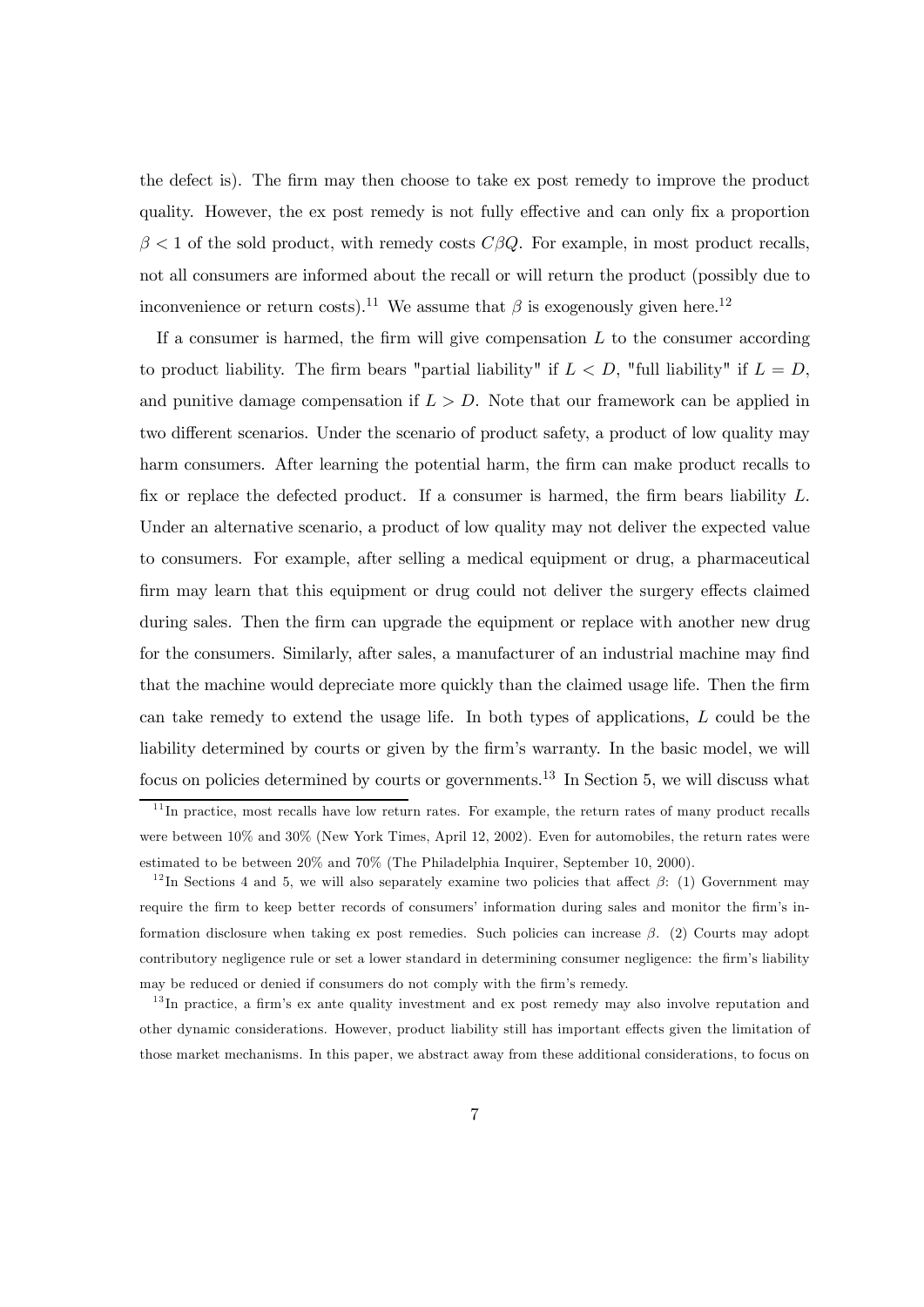happens if the firm can choose the warranty level itself.

## 3. EX ANTE INVESTMENT AND EX POST REMEDY

In this section, we first derive the expected costs of low quality to the firm and to the consumers, which determine the expected social cost. We then derive consumer demand and the firm's optimal output. One key observation is that the firm's optimal output can be expressed as a function of investment  $\theta$  and the expected social cost per unit of output  $(\Delta)$ , which allows us to conveniently characterize two benchmarks where either ex ante investment is not considered (so that  $\theta$  is given) or ex post remedy is not available. We then analyze our general case where the firm can take both ex ante investment and ex post remedy, and examine how the firm's optimal quality investment depends on the firm's liability L, the unit remedy cost C, the effectiveness of remedy  $\beta$ , and potential damage  $D^{14}$ 

In the ex-post period, suppose that the firm finds product quality to be low. Then the firm will take remedy if and only if  $C\beta Q < \gamma \beta LQ$ , or equivalently,  $^{15} \gamma > \frac{C}{L}$ . That is, there will be ex post remedy only when it is sufficiently likely for consumers to be harmed. Therefore, from the ex ante point of view, given low product quality, the firm's expected ex post cost per unit of output is

$$
x = \int_0^{\frac{C}{L}} \gamma L dG(\gamma) + \int_{\frac{C}{L}}^1 [\beta C + (1 - \beta)\gamma L] dG(\gamma),\tag{1}
$$

whereas the expected ex post loss for any consumer using a low-quality product is

the role of product liability.

 $14$ Strictly speaking, we solve for the unique subgame perfect equilibrium of the game. When it will not cause confusion, we simply describe the equilibrium actions of the firm and the consumers as optimal actions.

<sup>&</sup>lt;sup>15</sup>With probability  $1 - \beta$ , a consumer will not "participate" in the firm's ex post remedy. Under strict liability, the firm will then have the same expected ex post cost from such a consumer,  $\gamma (1 - \beta) LQ$ , whether or not it takes remedy actions. In Section 5, we discuss how our analysis would be affected if a consumer needs to bear responsibility for negligence.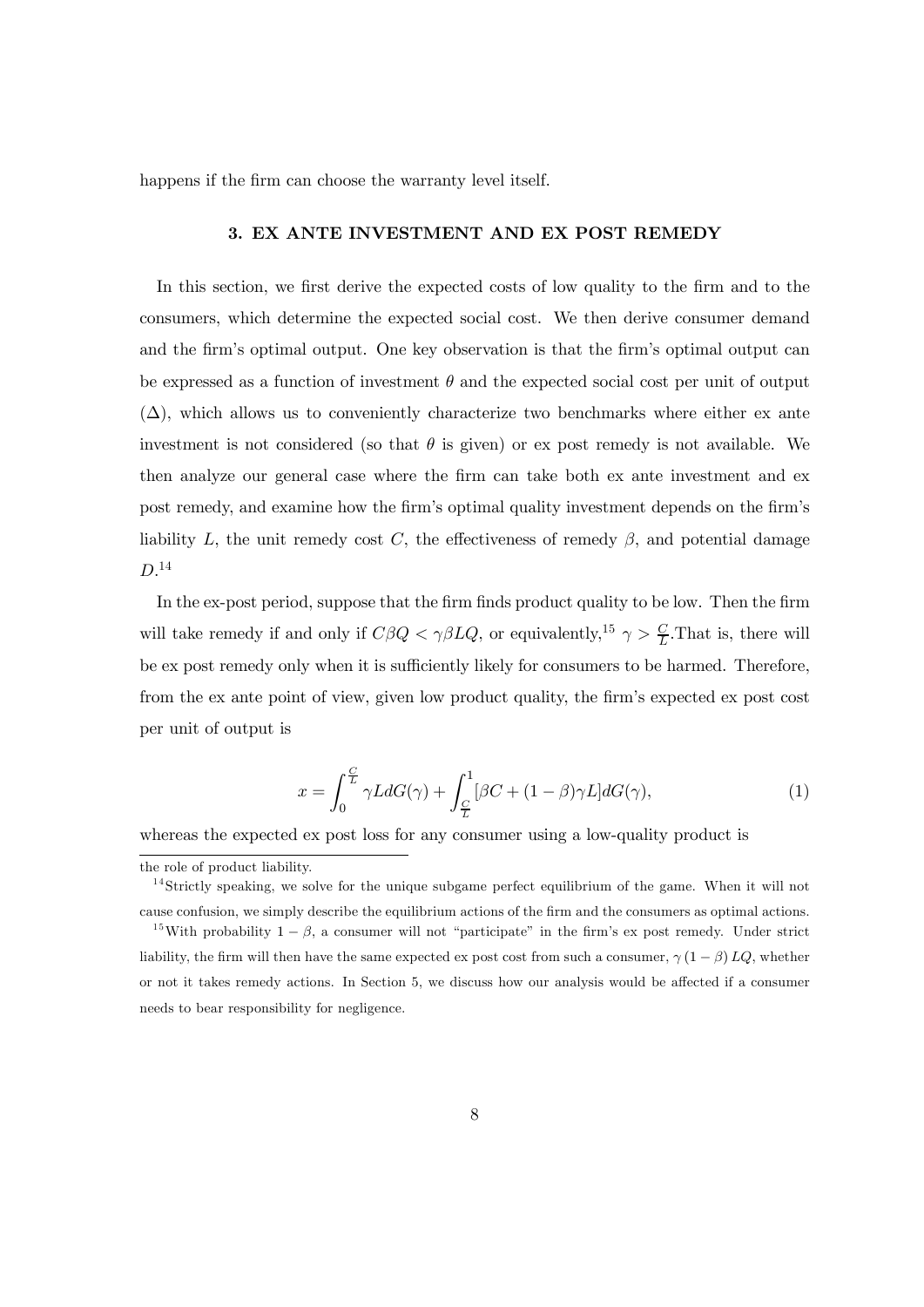$$
y = \int_0^{\frac{C}{L}} \gamma(D - L)dG(\gamma) + \int_{\frac{C}{L}}^1 (1 - \beta)\gamma(D - L)dG(\gamma).
$$
 (2)

Thus, given low product quality, the expected ex post social cost per unit of output is given by

$$
\Delta \equiv x + y = \int_0^{\frac{C}{L}} \gamma D dG(\gamma) + \int_{\frac{C}{L}}^1 [\beta C + (1 - \beta)\gamma D] dG(\gamma).
$$
 (3)

Notice that

$$
\frac{d\Delta}{dL} = D\frac{C}{L}g\left(\frac{C}{L}\right)\left(-\frac{C}{L^2}\right) + [\beta C + (1-\beta)\frac{C}{L}D]g\left(\frac{C}{L}\right)\frac{C}{L^2}
$$
\n
$$
= g\left(\frac{C}{L}\right)\frac{C}{L^2}\beta C\left[1-\frac{D}{L}\right].\tag{4}
$$

Simple calculations lead to the following:

**Lemma 1** (i) Ex post,  $d\Delta/dL \leq 0$  if  $L \leq D$ , and it is socially efficient to have  $L = D$ . (ii)  $d\Delta/dD > 0$ ,  $d\Delta/dC > 0$ , and  $d\Delta/d\beta < 0$ .

Intuitively, if the firm bears full liability  $L = D$ , it will make the socially efficient decision on ex post remedy. If  $L < D$ , then there will be too few remedies relative to the socially desired; if  $L > D$ , there will be too many remedies.<sup>16</sup> Note that  $L > D$  includes punitive damage compensation. Although in theory punitive compensation can be implemented, in practice punitive compensation often cannot be too large perhaps because firms can seek for bankruptcy protection. For convenience, we restrict our analysis to the case with  $L \leq D$ .<sup>17</sup>

Given the anticipated ex post cost, a consumer will buy the product ex ante if and only if her value is large enough:

 $^{16}$ In our model, there is no ex-post heterogeneity among consumers. This simplifies the ex-post efficiency analysis, allowing us to focus on the interaction between ex-ante investment and ex-post remedy. If consumers face heterogeneous harm or return costs, then the firm may not have the right incentives to make socially efficient remedy even when  $L = D$  (Hua, 2009; and Spier, 2009).

<sup>&</sup>lt;sup>17</sup>In Section 5, we will discuss the possibility of allowing  $L > D$ . For any given  $L' > D$ , as long as L' is not too large, there exists a certain level  $L < D$  which leads to the same ex post social cost, that is,  $\Delta(L) = \Delta(L')$ . As it will become clear shortly, the firm's ex ante quality investment only depends on the expected social cost  $\Delta$ , and consequently it is without loss of generality to assume  $L \leq D$  as long as L cannot be much higher than  $D$ .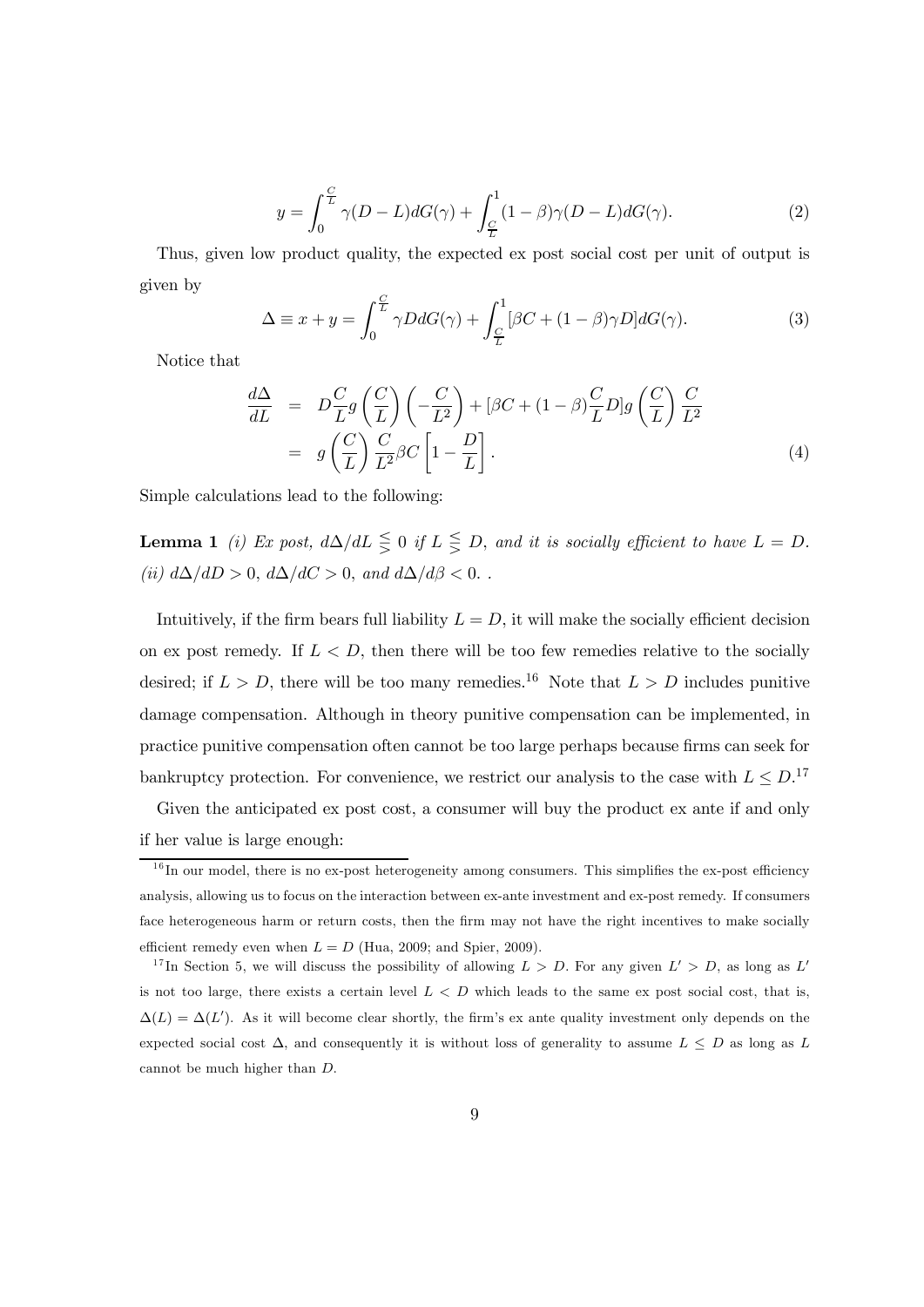$$
v - p - (1 - \theta)y \ge 0.
$$

Correspondingly, the total demand for the firm's product is

$$
Q = 1 - F(p + (1 - \theta)y),
$$

or, the inverse demand is

$$
p = F^{-1}(1 - Q) - (1 - \theta)y.
$$
\n(5)

Given the ex ante quality investment  $\theta$ , the firm chooses Q to maximize its profit

$$
\Pi(\theta) \equiv \max_{Q \le 1} Q \left[ p - (1 - \theta)x \right] = \max_{Q \le 1} Q \left[ F^{-1} (1 - Q) - (1 - \theta)(x + y) \right]
$$
  
= 
$$
\max_{Q \le 1} Q \left[ F^{-1} (1 - Q) - (1 - \theta) \Delta \right].
$$
 (6)

Under the monotone hazard rate, it is easy to verify that the above objective function is concave. The first order condition is

$$
F^{-1}(1 - Q) - \frac{Q}{f[F^{-1}(1 - Q)]} = (1 - \theta)\Delta.
$$
 (7)

Define

$$
t = F^{-1}(1 - Q),
$$
\n(8)

then  $t$  monotonically decreases in  $Q$ , and equation (7) becomes

$$
t - \frac{1 - F(t)}{f(t)} = (1 - \theta)\Delta.
$$
\n(9)

Define the firm's profit-maximizing output as  $Q(\theta, \Delta)$ . Given  $\theta$ , t in equation (9) increases in  $\Delta$ . That is,  $Q(\theta, \Delta)$  decreases in  $\Delta$ , the unit social cost from low product quality. Note that, for a consumer with  $v = t$ , she is indifferent between purchasing and not purchasing the product. In fact, since the expected social cost from low quality under output  $Q(\theta, \Delta)$ is  $(1 - \theta)Q\Delta$ , the same as the reduction to the firm's maximum profit, given ex ante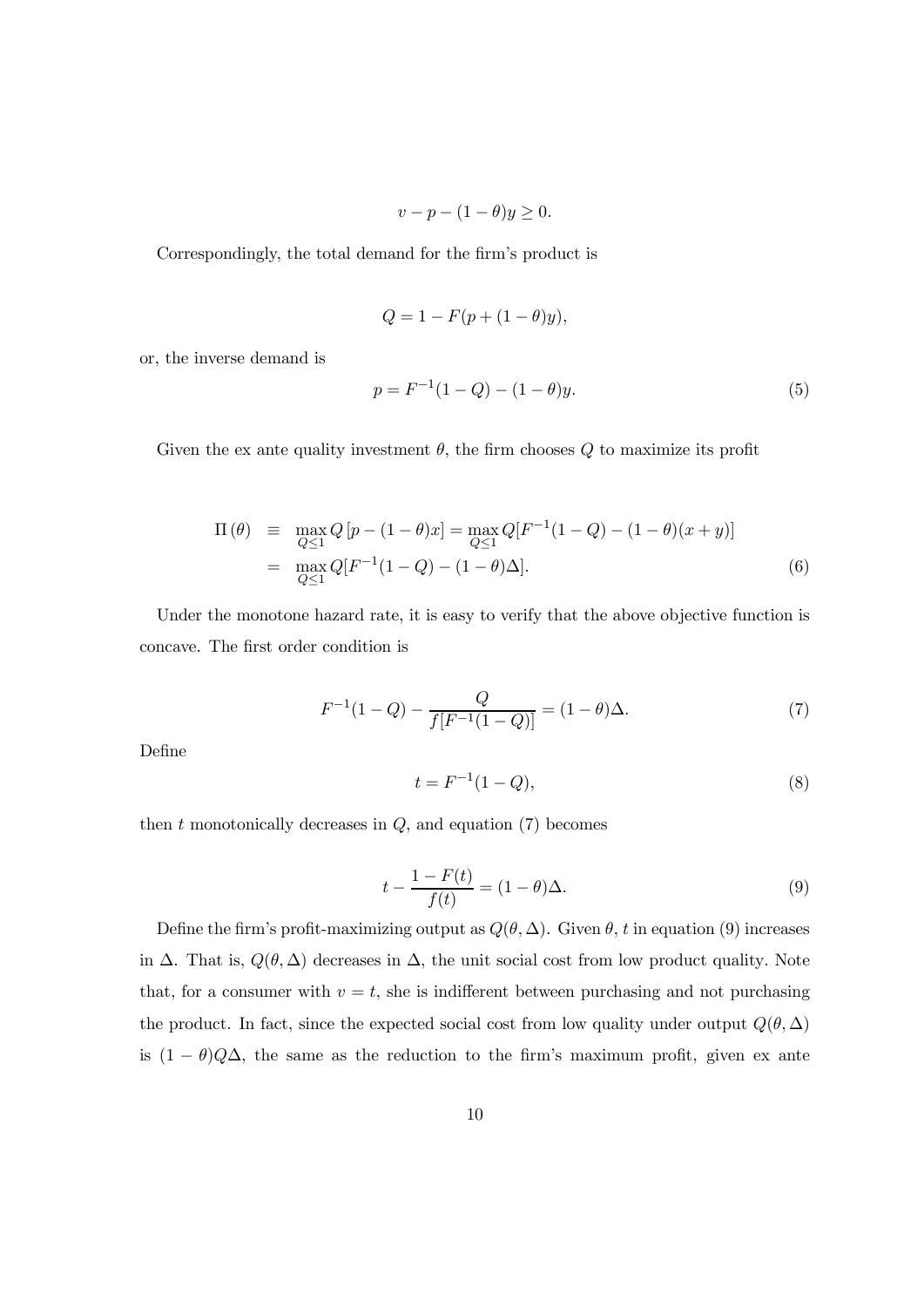investment  $\theta$ , the firm fully internalizes the social cost from low quality when setting its price. Intuitively, a lower liability  $L$  reduces each consumer's expected utility from the product, which reduces consumer demand; but it also decreases the firm's expected marginal (ex post) cost from selling the product. These two effects happen to exactly offset each other. Hence, given  $\theta$ , the firm bears the full social cost from low quality. Furthermore, by the envelope theorem

$$
\frac{d\Pi(\theta)}{dL} = -Q(1-\theta)\frac{d\Delta}{dL} = 0
$$

when  $L = D$ . That is, if there were no ex ante investment on quality (so that  $\theta$  is given), the firm's profit would be maximized if there is full liability  $(L = D)$ . We thus have:

**Lemma 2** Given ex ante quality investment  $\theta$ , the expected cost from low quality is the same for the firm as for the society, and the profit-maximizing liability is  $L = D$ , same as the ex post socially efficient liability.

The firm's ex ante quality investment is determined by the following problem:

$$
\max_{\theta} Q(\theta, \Delta) [F^{-1}(1 - Q(\theta, \Delta)) - (1 - \theta)\Delta] - k(\theta).
$$

From the envelop theorem, the optimal ex ante quality investment satisfies

$$
Q(\theta, \Delta)\Delta - k'(\theta) = 0.
$$
\n(10)

Define the firm's optimal ex ante investment as  $\theta(\Delta)$ . Note that, if the firm has no opportunity to take ex post remedy, the unit ex post social cost  $\Delta$  from low quality would be fixed. The firm's liability would then be merely a transfer between the firm and consumers. If the firm bears larger liability, the firm's ex post cost would be increased by a certain amount; at the same time, consumers' willingness to pay would be increased by the same amount. The effects of these two changes on the firm's profit exactly cancel each other, as  $\pi(\theta)$  in (6) is unchanged when  $\Delta$  is unchanged. We thus have:

**Lemma 3** If the firm could not take ex post remedy, its optimal ex ante quality investment, the equilibrium output, and social welfare would be independent of  $ex$  post liability  $L$ .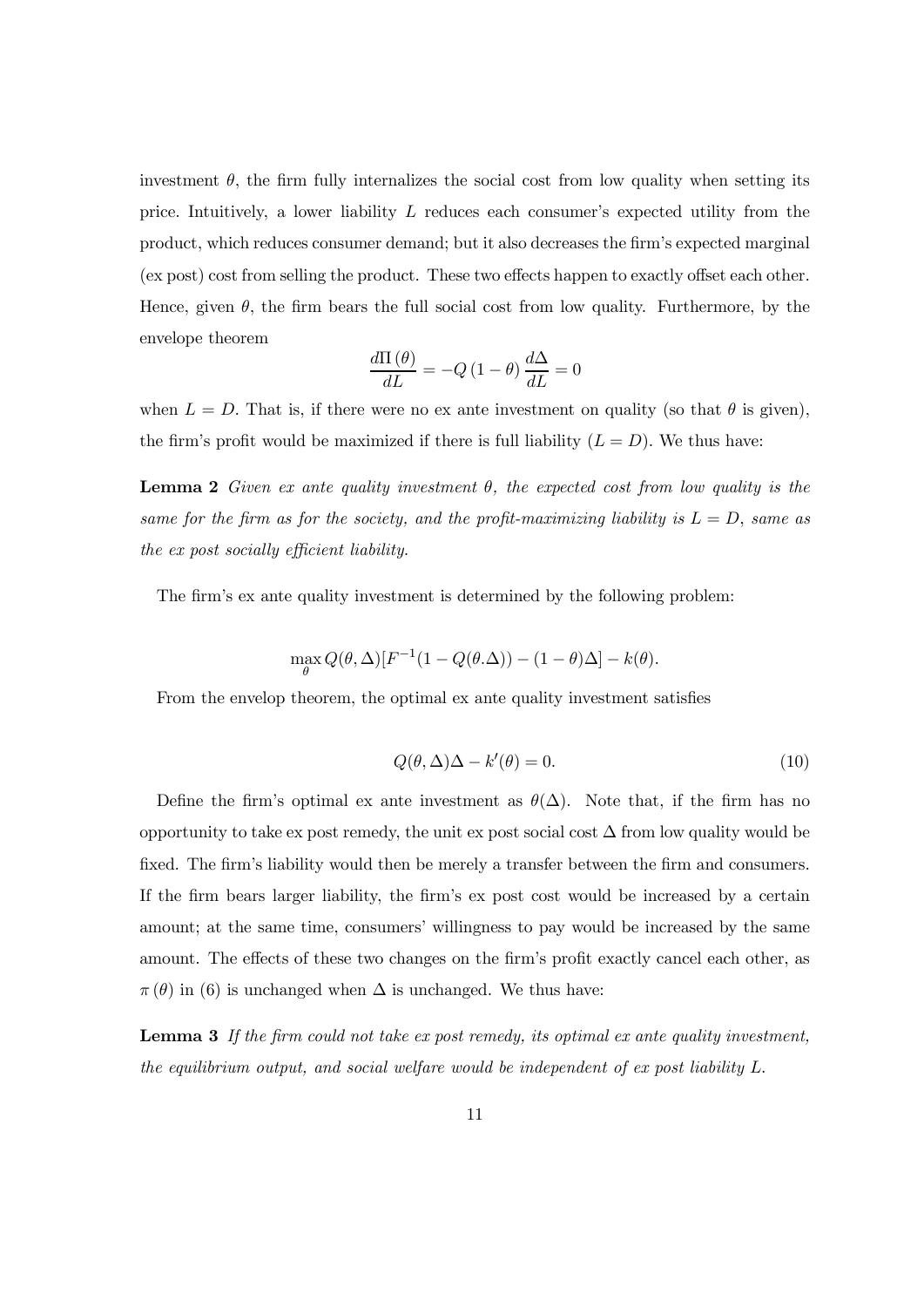Now consider our general case where  $\theta$  is determined endogenously when both ex ante investment and  $ext{ex}$  post remedy are possible. From condition (10), we see that a reduction in  $\Delta$  can either increase or decrease  $\theta$ , depending on how  $Q(\theta, \Delta)\Delta$  varies with  $\theta$ . Therefore, the firm's optimal ex ante quality investment may not be monotone in the expected social cost. In fact, the equilibrium  $\theta$  is an inverted U-shaped function of  $\Delta$ , as shown in the following proposition.

**Proposition 1** There exists a unique cut-off  $\widehat{\Delta} > 0$ , such that the firm's optimal ex ante quality investment  $\theta(\Delta)$  increases in  $\Delta$  when  $\Delta < \hat{\Delta}$  and decreases in  $\Delta$  when  $\Delta > \hat{\Delta}$ .

Note that, from condition (10), the unit social cost  $\Delta$  from low quality affects  $\theta$  both directly as a cost for each unit of output and indirectly through its effect on the output. As  $\Delta$  increases, the direct cost effect tends to raise  $\theta$ , whereas the indirect effect through a reduction in output tends to lower  $\theta$ . When  $\Delta$  is small, the direct effect dominates; but as  $\Delta$  increases, the indirect effect eventually must dominate since  $\theta$  will become zero when  $\Delta$ is high enough. Therefore there will be some  $\hat{\Delta}$  at which  $d\theta/d\Delta = 0$ , and the monotonicity of  $H(\cdot)$  ensures that  $\hat{\Delta}$  is unique. Thus the equilibrium  $\theta$  is an inverted U-shaped function of  $\Delta$ <sup>18</sup>

Since from Lemma 1  $d\Delta/dL < 0$  for  $L < D$ , the firm's ex ante quality investment may also be non-monotonic in the firm's liability:

**Corollary 1** Consider the range  $L \leq D$ . There exists a unique cut-off  $\hat{L} \in [0, D]$ , such that the firm's optimal ex-ante quality investment  $\theta(\Delta)$  increases in L when  $L < \widehat{L}$ ; and, if  $\hat{L} < D$ ,  $\theta(\Delta)$  decreases in L when  $L > \hat{L}$ . Furthermore,  $(1 - \theta)\Delta$  decreases in L and  $Q(\theta, \Delta)$  increases in L when  $L < \widehat{L}$ .

A change in product liability can potentially have two opposing effects on ex ante quality investment. On one hand, given output  $Q$ , there is a "substitution effect": more ex post remedy due to a larger L reduces  $\Delta$ , which in turn leads to lower ex ante investment (so  $\theta$ 

<sup>&</sup>lt;sup>18</sup> However, it is possible that the relevant  $\Delta$  in a given problem is below  $\hat{\Delta}$ , in which case  $\theta$  monotonically increases in  $\Delta$ .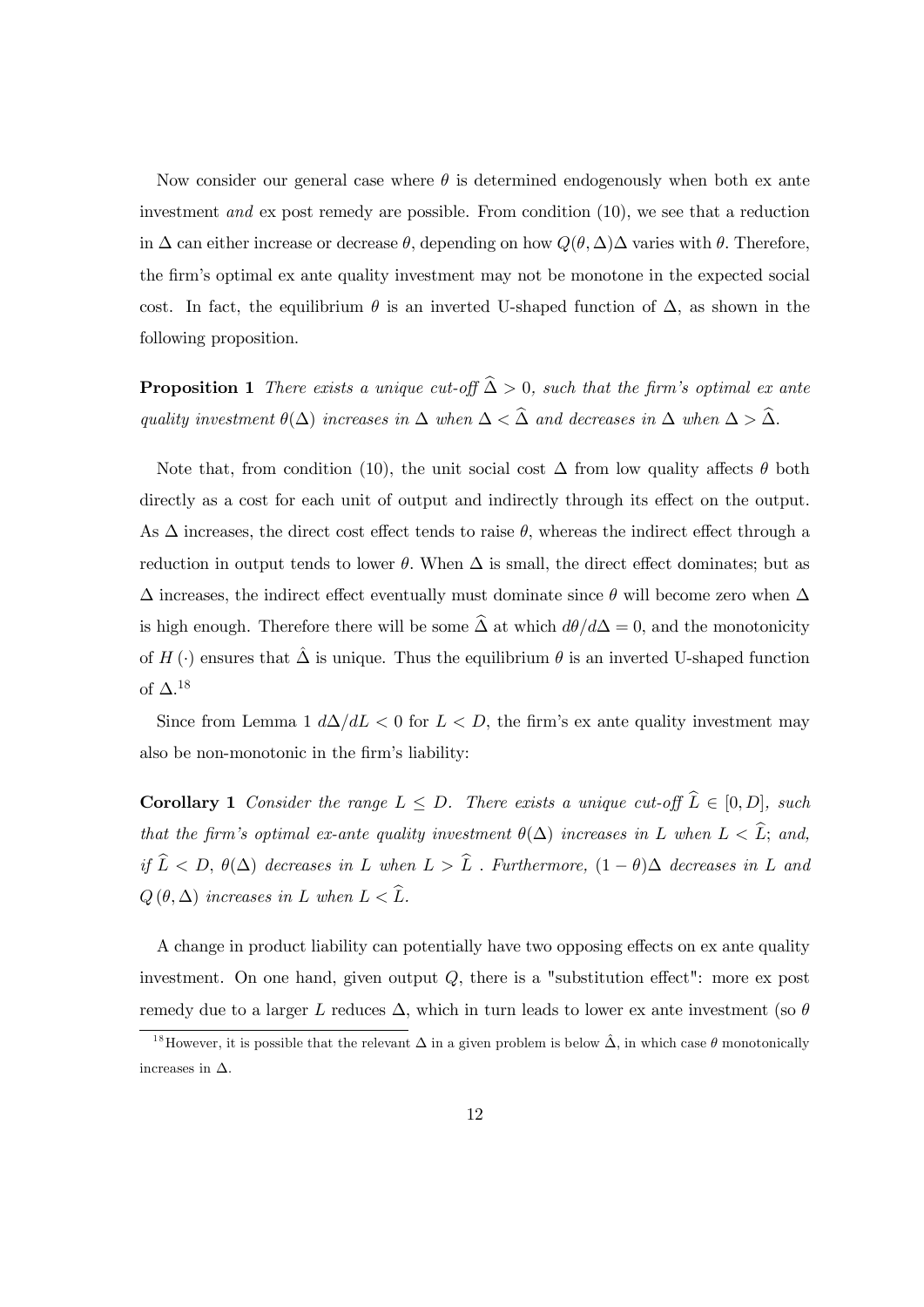is lower). On the other hand, there is an "output effect": lower  $\Delta$  leads to a larger quantity of sales Q, which in turn increases the firm's ex ante investment (so  $\theta$  is higher). Suppose that there is some interior  $\hat{L} \in (0, D)$  such that  $\hat{\Delta} = \Delta(\hat{L})$ . Then, when product liability  $(L)$  is small enough, the firm has low incentive to take ex post remedy and thus the unit ex post social cost from low quality is high. In this case, an increase in L lowers  $\Delta$ , which in turn raises  $\theta$  (since  $d\theta/d\Delta < 0$  when  $\Delta > \hat{\Delta}$ , or  $L < \hat{L}$ ). That is, the output effect from the increase in product liability dominates the substitution effect, so that the firm's ex ante quality investment is higher. In contrast, when the firm's liability is large  $(L > L)$ , the firm has high incentives to take ex post remedy, which reduces the unit ex post social costs  $(\Delta < \Delta)$ . In this case, the substitution effect dominates, so that an increase in L lowers  $\Delta$ and also  $\theta$ <sup>19</sup>. Notice that  $\hat{L}$  can be at the corner, in which case  $\theta$  monotonically increases in L if  $\hat{L} = D$  and  $\theta$  monotonically decreases in L when  $\hat{L} = 0$ . We shall later give examples where  $\hat{L}$  can be interior or at one of the corners.

Since the unit ex post remedy cost  $(C)$ , the remedy effectiveness parameter  $(\beta)$ , and the potential damage level (D) all affect the unit ex post social cost of low quality ( $\Delta$ ), the firm's ex ante quality investment may also not be monotone in these variables, similarly as with product liability. The result below follows straightforwardly from Lemma 1 and Proposition 1.

**Corollary 2** Given L, there exist unique cut-offs  $C(L)$ ,  $\beta(L)$ ,  $D(L)$ , such that the firm's optimal ex ante quality investment  $\theta(\Delta)$  increases in C,  $\beta$ , and D respectively when C <  $C(L)$ ,  $\beta < \beta(L)$ , or  $D < D(L)$ , whereas  $\theta(\Delta)$  decreases in C,  $\beta$ , and D respectively when  $C \geq C(L)$ ,  $\beta \geq \beta(L)$ , or  $D \geq D(L)$ .

As potential damage  $D$  increase, the firm has more incentive to take ex ante quality investment as long as  $D$  is below the cut-off. However, when  $D$  becomes too large (above the cut-off), the firm would rather reduce its output to lower its expected ex post cost from low product quality, and the lower output reduces the incentive for ex ante investment. Similarly, increasing  $\beta$ , the effectiveness of ex post remedy, may not always increase the ex-

<sup>&</sup>lt;sup>19</sup>Note that if  $\widehat{L} < D$ , an increase in L has ambiguous effects on  $(1 - \theta)\Delta$  and  $Q(\theta, \Delta)$  when  $L > \widehat{L}$ .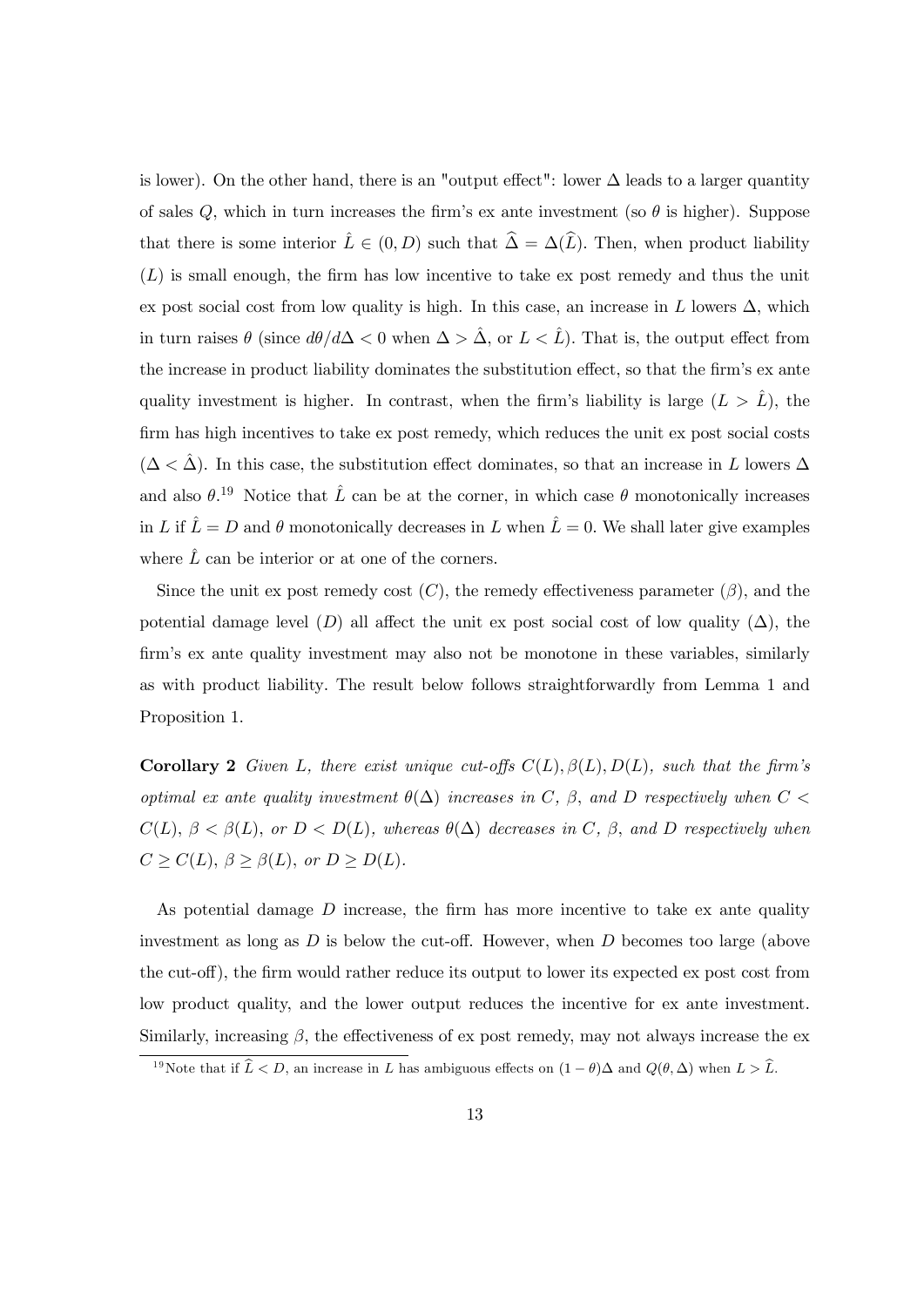ante quality investment or decrease the expected ex post social cost. Therefore, policies that increase  $\beta$ , such as requiring firms to keep better record of consumers' information or monitoring firms' disclosure of ex post remedy information, may not always increase (expected) product quality.

We now illustrate our findings in this section with the following examples. For both examples, suppose that  $\gamma$  is distributed uniformly on [0, 1],

**Example 1** Suppose that consumers' value follows the uniform distribution on  $[0,1]$ . In addition,  $k(\theta) = \theta^2/2$  if  $\theta \leq 0.9$  and  $k(\theta) = M$  if  $\theta > 0.9$ , where M is sufficiently large (for example,  $M \ge D$ ) so that  $\overline{\theta} = 0.9$ . Let  $C = 0.5$  and  $\beta = 1$ . We have:

(1)If  $D \le 1.172$ , then  $\theta$  decreases in L for any  $L \le D$ .

(2) If  $D > 1.172$ : then there exists  $\hat{L} < D$  such that  $\theta$  strictly increases in L for  $L < \hat{L}$  and strictly decreases in L for  $L > \hat{L}$ . For instance, when  $D = 2$ ,  $\hat{L} = 0.787$ .

In Example 1, the equilibrium  $\theta$  is an inverted U-shaped function of  $L \leq D$  when D is high enough. Example 2 below illustrates that the equilibrium  $\theta$  may only weakly increase or decrease in  $L$ .

**Example 2** Suppose that consumers' value follows the uniform distribution on  $[0,1]$ . In addition,  $k(\theta) = \theta^2/8$  if  $\theta \le 0.9$  and  $k(\theta) = M$  if  $\theta > 0.9$ , where M is sufficiently large (for example,  $M \ge D$ ) so that  $\overline{\theta} = 0.9$ . Let  $C = 0.5$  and  $\beta = 1$ .

(1) If  $D \leq 0.944$ , then  $\theta$  decreases in L for any  $L \leq D$  (i.e. the substitution effect domi $nates$ ).

 $(2)$ If 0.944 < D  $\leq$  4.464: then there exists  $\hat{L}$  < D such that  $\theta$  increases in L for  $L < \hat{L}$  and decreases in L for  $L > \hat{L}$ .

(3)If  $D \geq 4.464$ : then  $\theta$  weakly increases in L for any  $L \leq D$  (i.e., the output effect  $dominates$ ).<sup>20</sup>

In sum, this section has shown that there may be a non-monotone relationship between the firm's ex ante quality investment and ex post remedy incentives. Increasing the firm's

<sup>&</sup>lt;sup>20</sup>If *D* is too large, for any  $L \leq D$ , the firm would not product at all and, correspondingly,  $\theta = 0$ .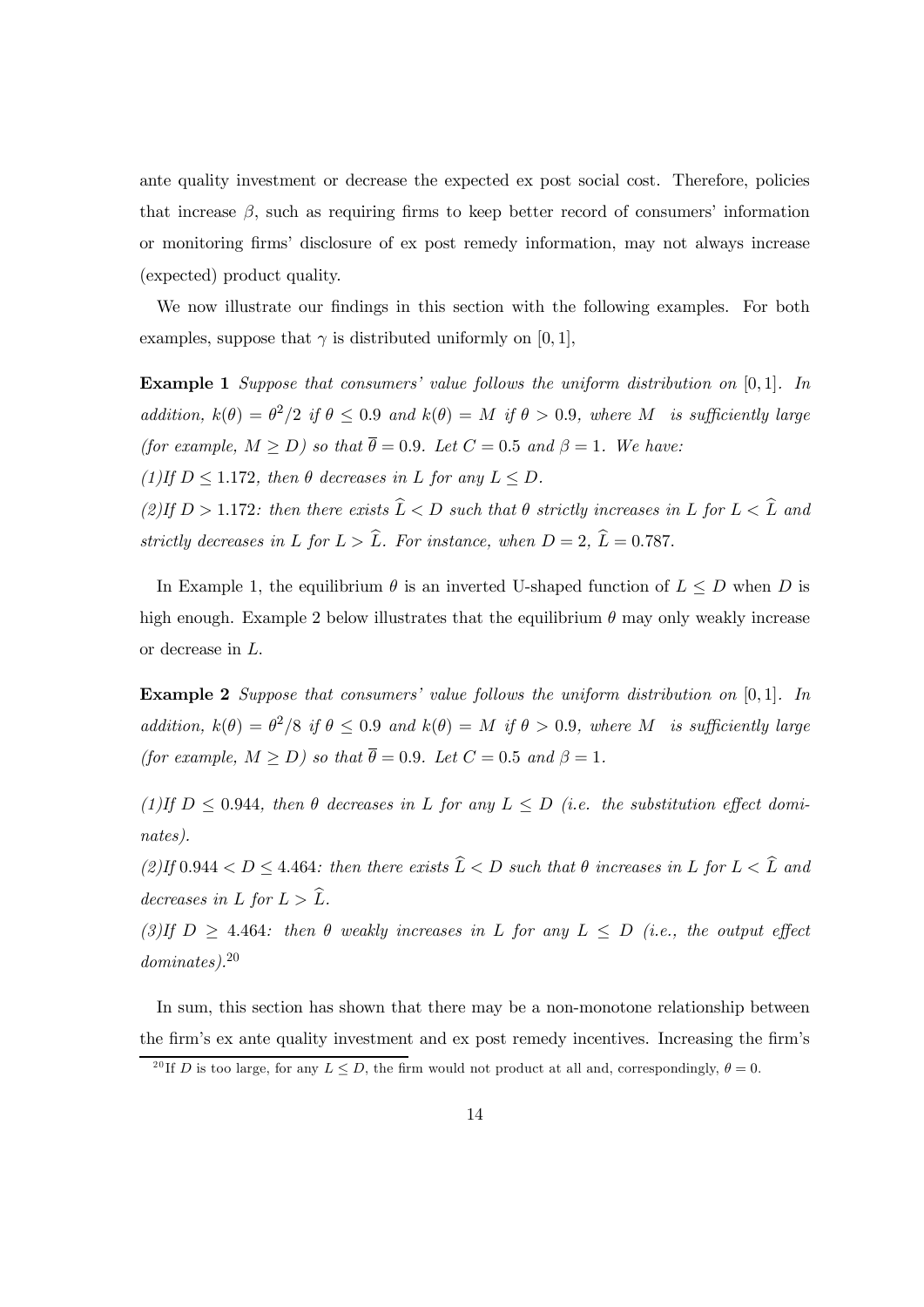liability may not always increase the ex ante quality investment or reduce the expected ex post social cost. This observation will have important implications for determining the socially optimal liability policy, which we next turn to.

# 4. PRIVATE V.S. SOCIAL INCENTIVES FOR PRODUCT LIABILITY

In this section, we examine how product liability  $L$  affects firm profit, consumer surplus, and social welfare. These discussions will shed light on whether it is socially optimal to impose full liability or partial liability for the firm. As discussed in Section 3, for ease of exposition we assume  $L \leq D$ .

Define social welfare as  $W = \Pi + U$ , where  $\Pi$  is the firm's expected profit and U is the aggregate consumer surplus. From the analysis in Section 3, we have

$$
\Pi = \max_{\theta} Q(\theta, \Delta) [F^{-1}(1 - Q(\theta, \Delta)) - (1 - \theta)\Delta] - k(\theta),
$$

$$
U = \int_{t}^{\bar{v}} (v - t) dF(v) = \int_{F^{-1}(1 - Q(\theta, \Delta))}^{\bar{v}} \left[v - F^{-1}(1 - Q(\theta, \Delta))\right] dF(v)
$$

Note that consumer surplus only depends on total output  $Q(\theta, \Delta)$ . Intuitively, the marginal consumer with  $v = t$  is indifferent between purchasing and not purchasing the product. From the ex ante point of view, all consumers face the same expected harm if the product quality is low. When there are more sales, there is more information rent for consumers.

#### **Proposition 2** Firm profit is maximized under full liability  $L = D$ .

Thus, ex ante, the firm always prefers full liability, although ex post the firm would prefer no liability. Intuitively, if the firm bears only partial liability, it may not take ex post remedy as socially desired. The unit ex post social cost from low quality would be larger. As discussed in Section 3, the firm fully internalizes the social cost from low quality. Full liability allows the firm to create the intertemporal commitment to take efficient ex post remedy that minimizes expected unit social cost from low quality.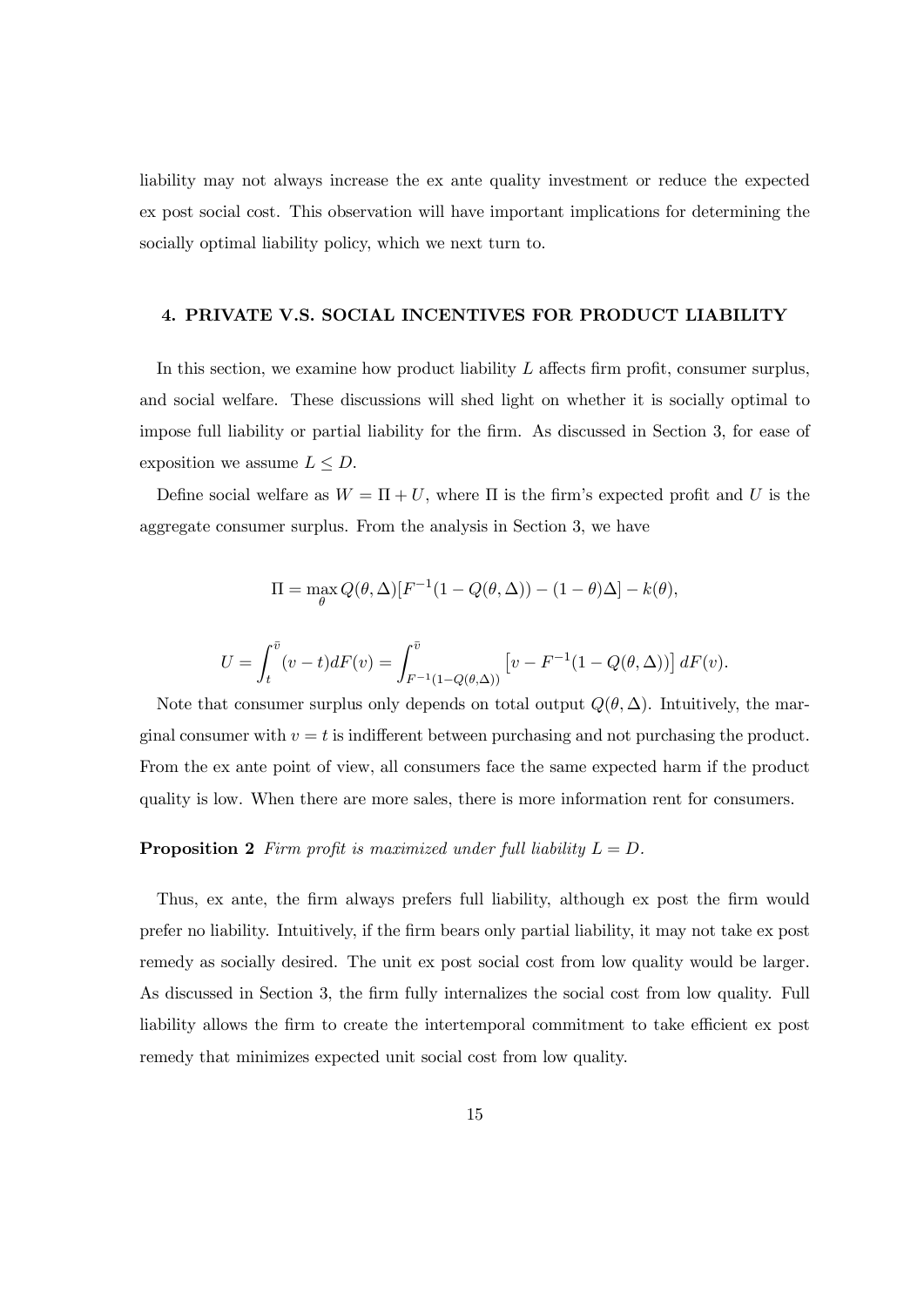However, given that the firm has market power, to minimize unit ex post social cost of low quality, the firm may reduce its output and therefore consumer surplus would be decreased. Note that the firm's output depends on its ex ante quality investment. Some of our results below will use the following condition.

# **Condition T1:**  $k'''(\theta) \leq 0$  and  $\sup_{\Lambda} \theta(\Delta) > 1/2$ .

Condition T1 is satisfied as long as the firm's ex-ante investment costs are not too large. and the product is more likely to have high quality than to have low quality in equilibrium. For example, it is satisfied if consumers' value follows the uniform distribution and  $k(\theta)$  $a\theta^2$ , for any  $a \leq \frac{1}{8}$ .

The following lemma shows that the firm's optimal quantity of sales may not be monotone in the unit social cost of low quality.

**Lemma 4**  $Q(\theta, \Delta)$  and U decrease in  $\Delta$  when  $\Delta \geq \hat{\Delta}$ ; but they can increase in  $\Delta$  when  $\Delta < \hat{\Delta}$ . In particular, if condition **T1** holds, then there exists a cut-off  $\tilde{\Delta} < \hat{\Delta}$  such that  $Q(\theta, \Delta)$  and U increase in  $\Delta$  if  $\widetilde{\Delta} \leq \Delta < \widehat{\Delta}$ .

Intuitively, when  $\Delta$  is large enough, as discussed in Section 3, the output effect dominates the substitution effect: when  $\Delta$  increases further, the firm takes less ex ante quality investment. Correspondingly, the expected unit social cost  $(1 - \theta)\Delta$  becomes larger and reduces output even further. On the other hand, when  $\Delta$  is small enough, the substitution effect dominates the output effect: as  $\Delta$  increases, the firm takes more ex ante quality investment. If such ex ante investment increases more quickly than the increase in  $\Delta$ , then the expected unit social cost  $(1 - \theta)\Delta$  becomes smaller and output increases.

**Proposition 3** Suppose that condition **T1** holds. (1) Given C and  $\beta$ , there exist two cutoffs  $\widetilde{D} < \widehat{D}$ : If  $D \geq \widehat{D}$ , consumer surplus is maximized under full liability; if  $\widetilde{D} \leq D < \widehat{D}$ , consumer surplus is maximized under partial liability. (2) Given D and  $\beta$ , there exist two cut-offs  $\widetilde{C} < \widehat{C}$ : If  $C \geq \widehat{C}$ , consumer surplus is maximized under full liability; if  $\widetilde{C} \leq C < \widehat{C}$ , consumer surplus is maximized under partial liability. (3) Given D and C,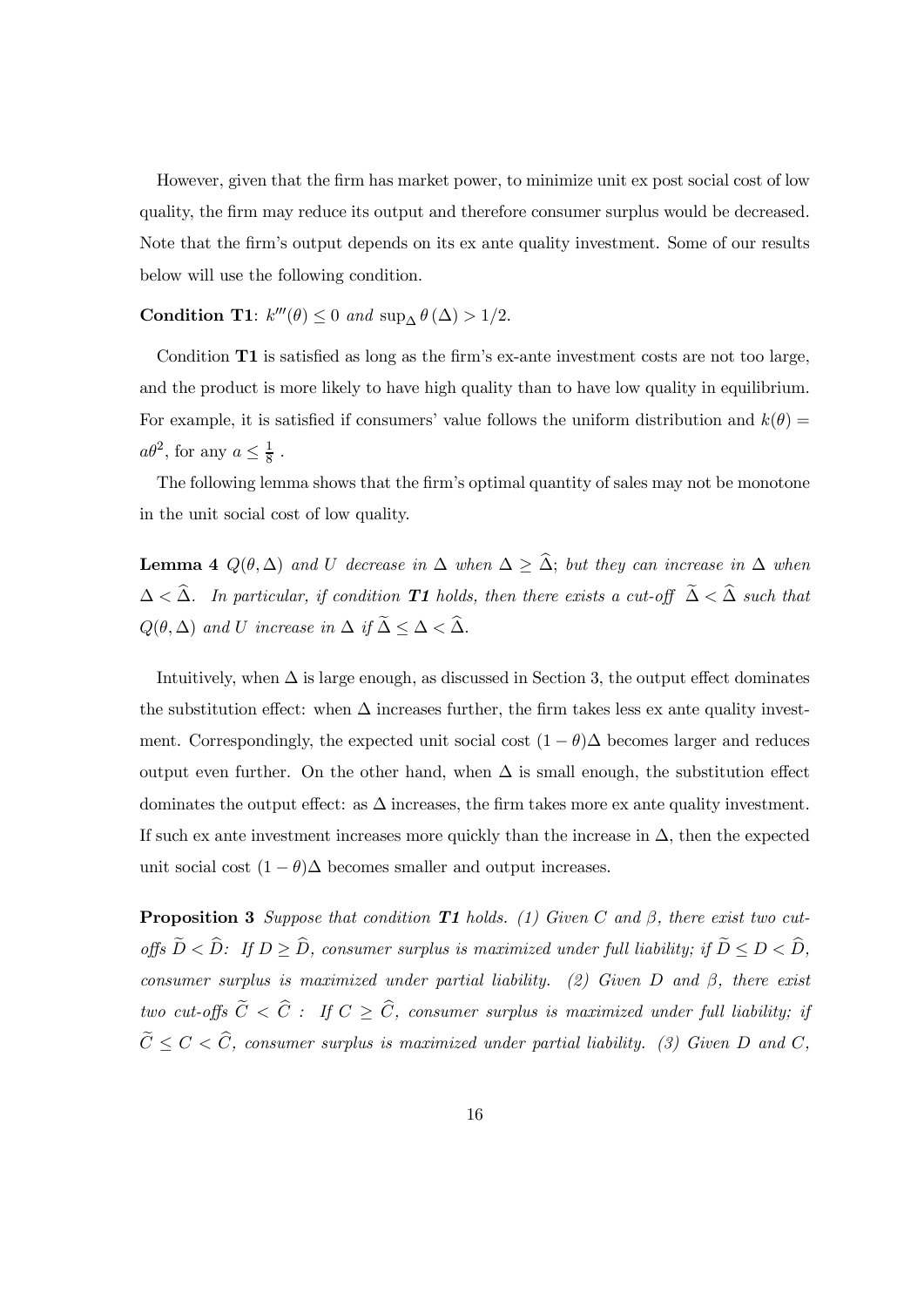there exist two cut-offs  $\widetilde{\beta} > \widehat{\beta}$ : If  $\beta \leq \widehat{\beta}$ , consumer surplus is maximized under full liability;  $\textit{if} \ \widehat{\beta} < \beta \leq \widetilde{\beta}, \ \textit{cosumer surplus is maximized under partial liability}.$ 

The above results provide clear policy implications. In order to increase consumer surplus, it may not be optimal to impose full liability for the firm. Under full liability, the firm would take ex post remedy to minimize the unit ex-post social cost from low quality. Anticipating this, as long as the potential damage level and remedy cost are not too large, and ex post remedy is effective enough, the firm might reduce output ex ante, which in turn would reduce consumer surplus.

The previous analysis suggests that the firm and consumers may have conflicting incentives for full product liability. Therefore, full liability may not maximize social welfare. Suppose that  $H'(v)$  is bounded for any  $v \in [0, \overline{v}]$ . Define  $h = \max_{v} [-H'(v)]$ .

**Condition T2:**  $k'''(\theta) \le 0$  and  $\sup_{\Delta} \theta(\Delta) > \frac{2+h}{3+h}$ .

For many familiar log-concave distributions,  $H'(v)$  is bounded for any  $v \in [0, \overline{v}]$ . The above condition is satisfied as long as the firm's ex ante investment costs are not too large or the probability of high quality is not always lower than  $\frac{2+h}{3+h}$  in equilibrium. For example, **T2** is satisfied if consumers' value follows the uniform distribution and  $k(\theta) = a\theta^2$ , for any  $a\leq \frac{1}{8}$ 

The following proposition shows that partial liability  $(L < D)$  can be socially optimal.

**Proposition 4** Suppose that condition T2 holds. (1) Given C and  $\beta$ , there exist a cut-off  $D' \in [\tilde{D}, \hat{D})$ : If  $D \geq \hat{D}$ , social welfare is maximized under full liability; if  $D' \leq D < \hat{D}$ , social welfare is maximized under partial liability. (2) Given D and  $\beta$ , there exists a cut-off  $C' \in [\widetilde{C}, \widehat{C}]$ : If  $C \geq \widehat{C}$ , social welfare is maximized under full liability; if  $C' \leq C < \widehat{C}$ , social welfare is maximized under partial liability. (3) Given  $D$  and  $C$ , there exists a cut-off  $\beta' \in (\widehat{\beta}, \widetilde{\beta}]$ : If  $\beta \leq \widehat{\beta}$ , social welfare is maximized under full liability; if  $\widehat{\beta} < \beta \leq \beta'$ , social welfare is maximized under partial liability.

We illustrate the findings with examples which are continuations of Example 2 in Section  $3:$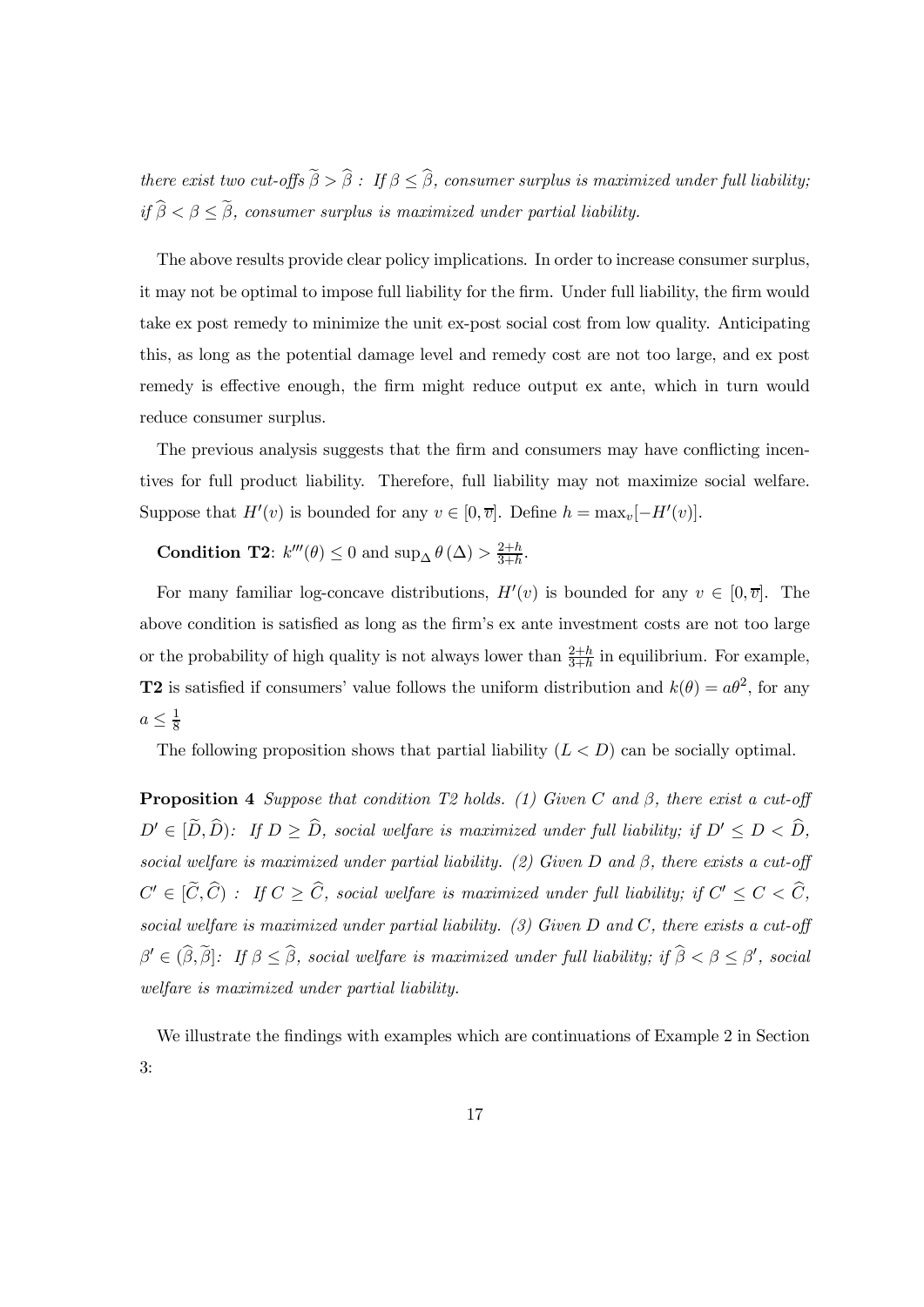**Example 3** Suppose that consumers' value follows the uniform distribution on  $[0,1]$ . In addition,  $k(\theta) = \frac{\theta^2}{8}$  if  $\theta \le 0.9$  and  $k(\theta) = M$  if  $\theta > 0.9$ , where M is sufficiently large (for example,  $M \ge D$ ). That is,  $\overline{\theta} = 0.9$ . Assume that  $\gamma$  also follows the uniform distribution on  $[0,1]$ . Then we have the following relationship between social welfare and the unit ex post social costs from low quality:

$$
W \begin{cases} \text{decreases in } \Delta & \text{if } \Delta \in [0, 0.399] \\ \text{increases in } \Delta & \text{if } \Delta \in (0.399, 0.472] \\ \text{decreases in } \Delta & \text{if } \Delta \in (0.472, \infty) \end{cases}
$$

The above relationship provides the base for the following results on how damage level D, remedy costs C, or effectiveness of remedy  $\beta$  affects the socially optimal liability. Recall that

$$
\Delta \equiv \int_0^{\frac{C}{L}} \gamma D dG(\gamma) + \int_{\frac{C}{L}}^1 [\beta C + (1 - \beta) \gamma D] dG(\gamma).
$$

First, given  $\beta$ , Figure 1 illustrates how the socially optimal liability depends on the damage level D and the remedy costs C, where the red curve is defined by  $C = D D\sqrt{1-\frac{0.944}{D}}$ , the green curve is define by  $C = D - D\sqrt{1-\frac{0.614}{D}}$ , and the purple curve is from simulation such that no liability and full liability lead to the same social welfare for  $D < 0.944$ . Notice that full liability  $L = D$  is more efficient in Range F where either D or C is sufficiently high; partial liability  $L \in (0, D)$  is more efficient in Range P where both D and  $C$  are intermediate; and it is more efficient to impose no liability for the firm in Range N. Also, in this particular example, full liability is more efficient in Range  $F^*$  where C is sufficiently small. These results are consistent with the general predictions in Proposition 4.

In particular, let  $C = 0.5$  and  $\beta = 1$ . Then full liability is more efficient when  $D \leq 0.870$  or  $D \geq 4.464$ ; partial liability  $L \in (0, D)$  is more efficient when the damage level is intermediate  $(0.944 \le D \le 4.464)$ ; zero liability is more efficient when  $0.870 \le D \le 0.944$ .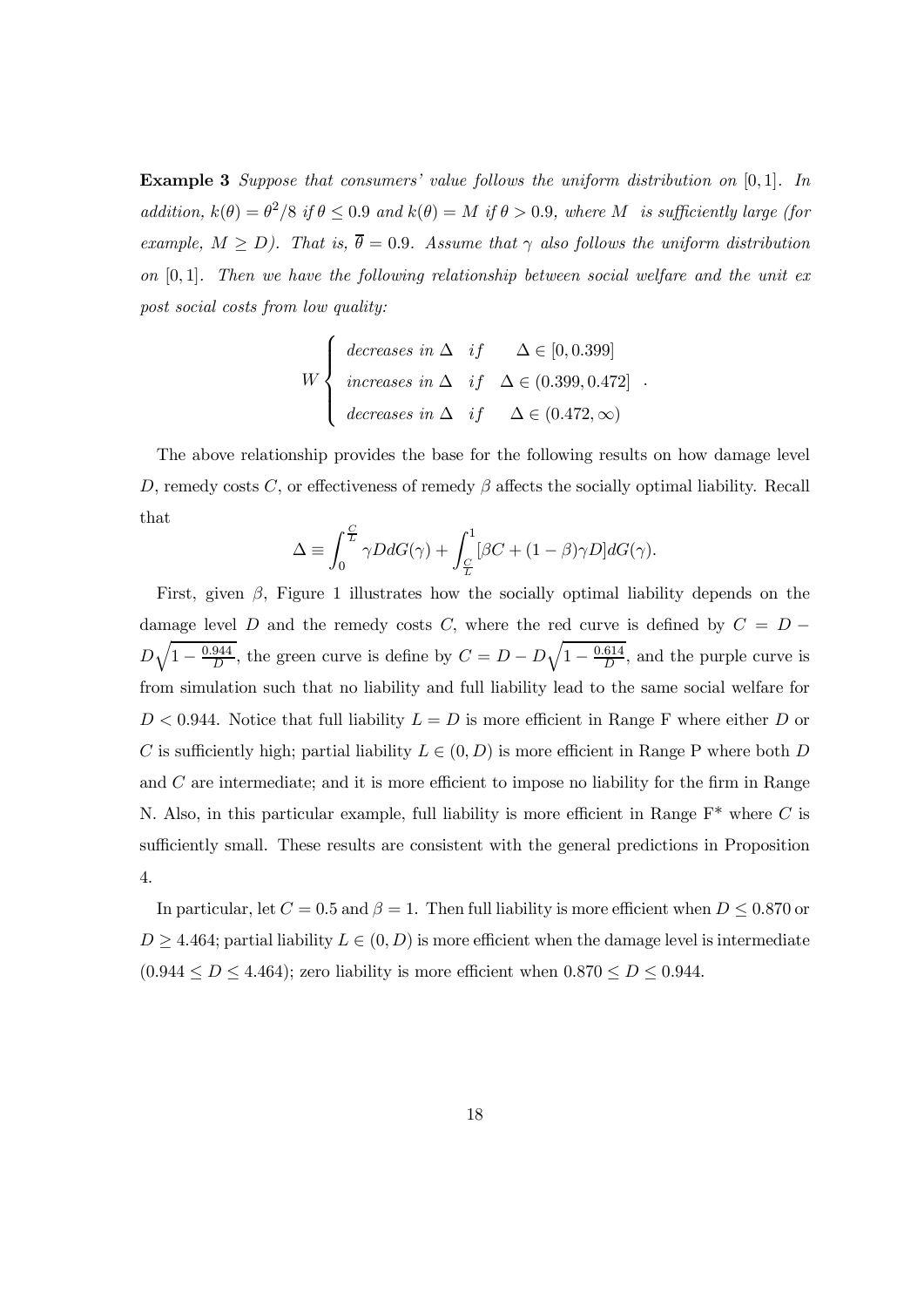

Figure 1: Optimal Liability (Given  $\beta = 1$ )

Second, given  $D$ , Figure 2 illustrates how the socially optimal liability depends on the effectiveness ( $\beta$ ) and the unit cost (C) of ex-post remedy, where the red curve is defined by  $\beta = \frac{0.056}{(C-1)^2}$ ; the green curve is defined by  $\beta = \frac{0.385}{(C-1)^2}$ . As shown in Figure 2, partial liability is more efficient when  $\beta$  or C is intermediate; otherwise full liability is more efficient.

In particular, let  $D = 1$  and  $C = 0.2$ . Then full liability is more efficient when  $\beta > 0.602$ or  $\beta$  < 0.088; otherwise partial liability is more efficient. Furthermore, let  $D = 1$  and  $\beta = 0.5$ . Then full liability is more efficient when  $C > 0.665$  or  $C < 0.122$ ; otherwise partial liability is more efficient.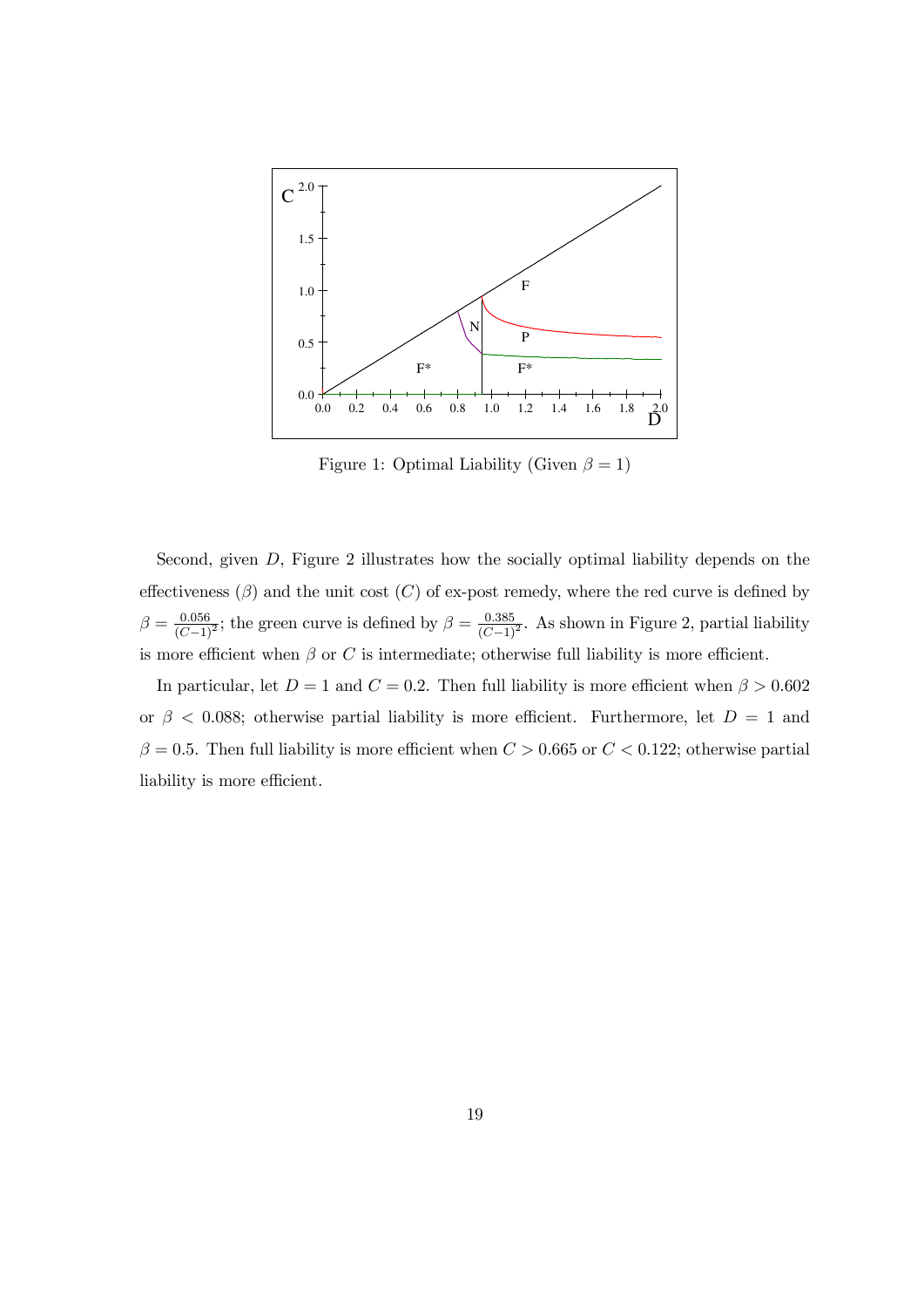

Figure 2: Optimal Liability (Given  $D=1$ )

Intuitively, when the potential damage is large enough, the ex-post remedy is too costly or not very effective, the unit ex post social cost from low quality is large enough. In this scenario, the output effect dominates the substitution effect of larger liability. Therefore, when the firm bears larger liability, both output Q and the ex ante investment  $\theta$  would increase, which increases overall social welfare. That is, full liability is socially optimal. In contrast, when the potential damage, the remedy cost or the effectiveness of remedy is at intermediate level, the substitution effect dominates the output effect. Moreover, when the firm bears larger liability, the output and the ex-ante investment may decrease, which may reduce social welfare. Therefore, partial liability can be more efficient than full liability.

Proposition 4 and the above illustrations provide several interesting policy implications. A policy or liability rule should consider its effects on output and address the potential non-monotone relationship between ex ante investments and ex post remedies. Although a larger product liability can motivate the firm to take more ex post remedies, it may reduce ex ante investments and output. As shown in the above numeric examples, for a range of parameter values, partial liability is more efficient than full liability. In practice, the liability rule should depend on the potential damage level and ex post remedy costs. For products with large consumer damage (perhaps such as cars) relative to ex post remedy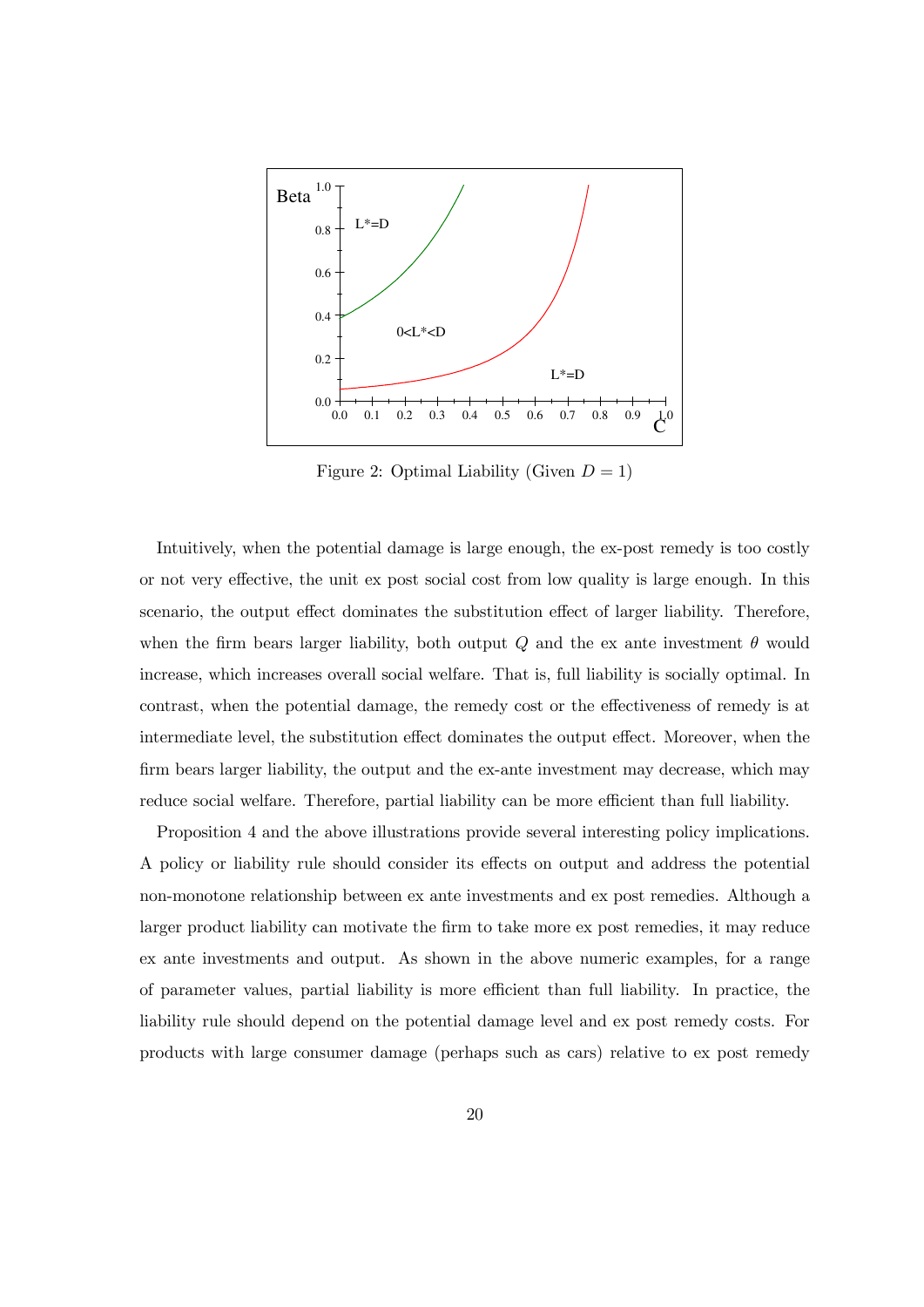costs, full liability is more efficient than partial liability; for products with intermediate damage compared to ex post remedy costs, partial liability could be more efficient.

Government agencies such as the US Food and Drug Administration have required firms to keep better record of consumer information or monitor firms' disclosure of ex post remedies, in order to increase the effectiveness of remedies. While we find such policies can often increase consumer surplus and social welfare by increasing  $\beta$  or potentially reducing C, it is intriguing that a higher  $\beta$  or a lower C sometimes can reduce firms' ex ante investment and output, which may reduce social welfare.

#### 5. DISCUSSIONS

#### 5.1 Product Warranty

The previous analysis assumes that the firm cannot commit to making ex post remedy if it bears no liability. One way for the firm to create such inter-temporal commitment is to offer warranties. The existing literature on warranty mainly views warranty as a signaling device for a firm's unobservable quality choice or quality investment (e.g. Grossman, 1981; Cooper and Ross, 1985; Lutz, 1989).<sup>21</sup> It typically considers a firm's expected compensation to consumers when a quality problem arises, but does not address the possibility for the firm to take ex post remedies before consumers are harmed.

Suppose that the firm could issue a warranty which specifies compensation  $L$  to a consumer when she has utility loss due to low quality. The firm can take ex post remedy after sales. As shown in Section 4, the firm prefers full warranty  $L = D$ , which provides commitment that the firm would take efficient ex post remedy. Such a full warranty, if perfectly enforced, maximizes the firm's profits.

In practice, firms often offer limited warranty, because a full warranty may unduly reduce consumer care in using the product. Our findings in Section 4 suggest that a limited warranty can sometimes be what consumers prefer, because it can lead to higher ex ante

 $21$ Similarly, during sales, firms may offer return policies as signaling devices (Moorthy and Srinivasan, 1995). Return policies may also enhance risk sharing between a firm and its consumers (Che, 1996).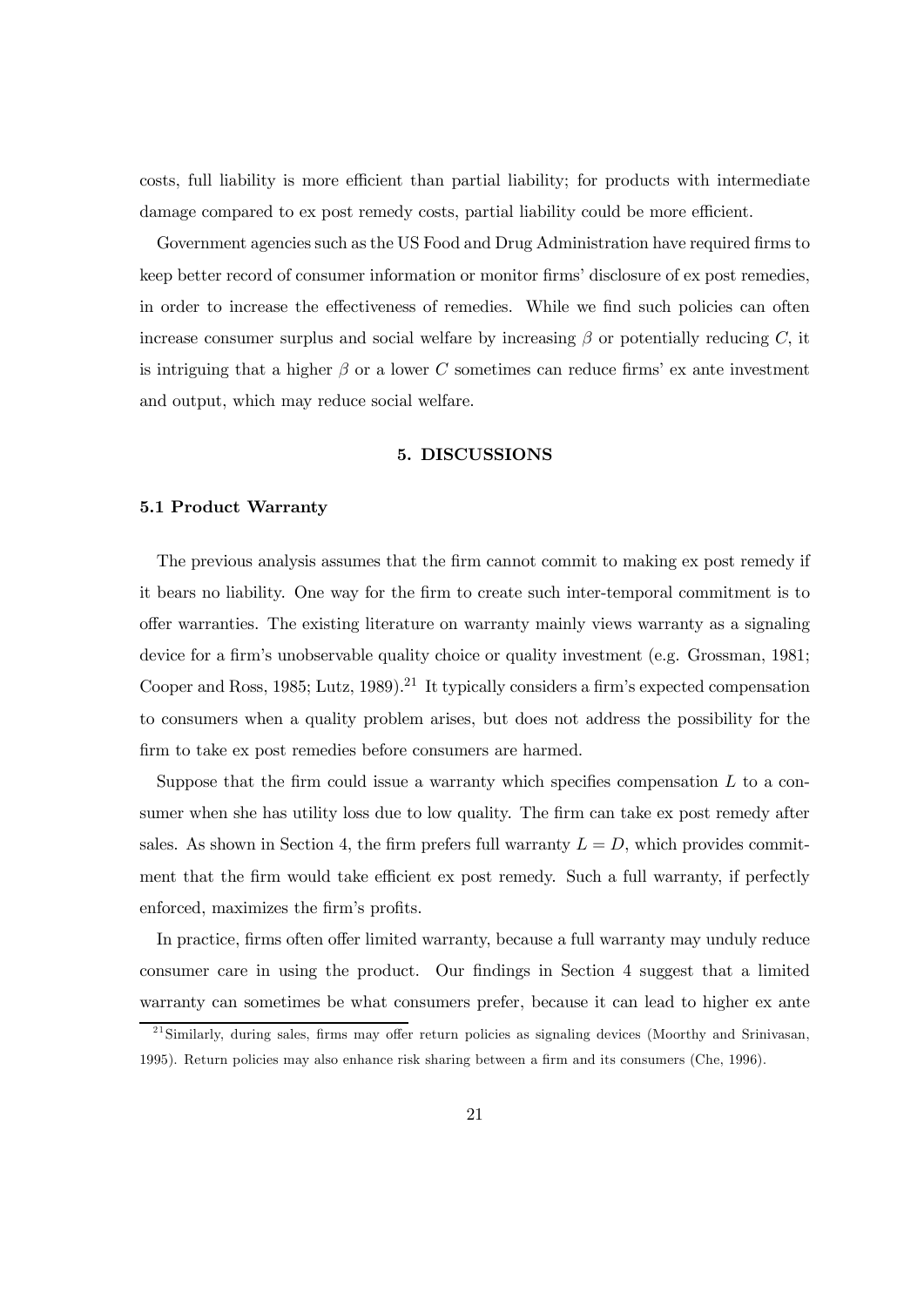quality investment and output, which benefits consumers.

Another potential welfare loss from full warranty is that consumers may not comply with the firm's ex post remedies. On one hand, with full warranty, consumers' negligence would reduce the effectiveness of the firm's ex post remedies; on the other hand, it may induce the firm to make more ex ante investment. The next subsection provides more general discussions on whether consumers' negligence should be considered in determining the firm's liability.

#### 5.2 Effectiveness of ex post Remedy and Consumer Negligence

Our main model assumes that  $\beta$  is exogenously given. In practice, the effects of ex post remedies may hinge on consumers' awareness or incentives to comply with the firm's expost remedies. Consumers' incentives can be affected by liability rules. For example, courts may use either strict liability or negligence rules.<sup>22</sup> Under strict liability, the firm bears the same liability  $L$  no matter whether it has taken  $ex$  post remedies or not. Under negligence rules, the firm's liability may be reduced if the firm has taken ex post remedies and consumers get informed but do not comply.<sup>23</sup> Under negligence rules, consumers have more incentives to comply with the firm's remedies such as recalls.

Assume that, under strict liability as analyzed in Section 3, the ex post remedy can fix a proportion  $\beta$  of the sold product; under the negligence rule, the ex post remedy can fix a proportion  $\beta_N > \beta$  of the sold product.

Under the negligence rule, the firm no longer bears liability if consumers do not comply with ex post remedies. Hence, the firm will take ex post remedies if and only if  $C\beta_N Q$  $\gamma LQ$ . Given low product quality, the expected ex post social costs per unit of the product are defined as

 $^{22}$ There is a large literature comparing strict liability and negligence rules. For examples, see Brown (1973), Green (1976), Shavell (1980), Rubinfeld (1987), Emons (1990), Emons and Sobel (1991), Bar-Gill and Ben-Shahar (2003),

 $^{23}$ The choice between strict liability and negligence rules may affect the firm's incentives to take ex-post remedies, for example, as discussed in Hua (2009).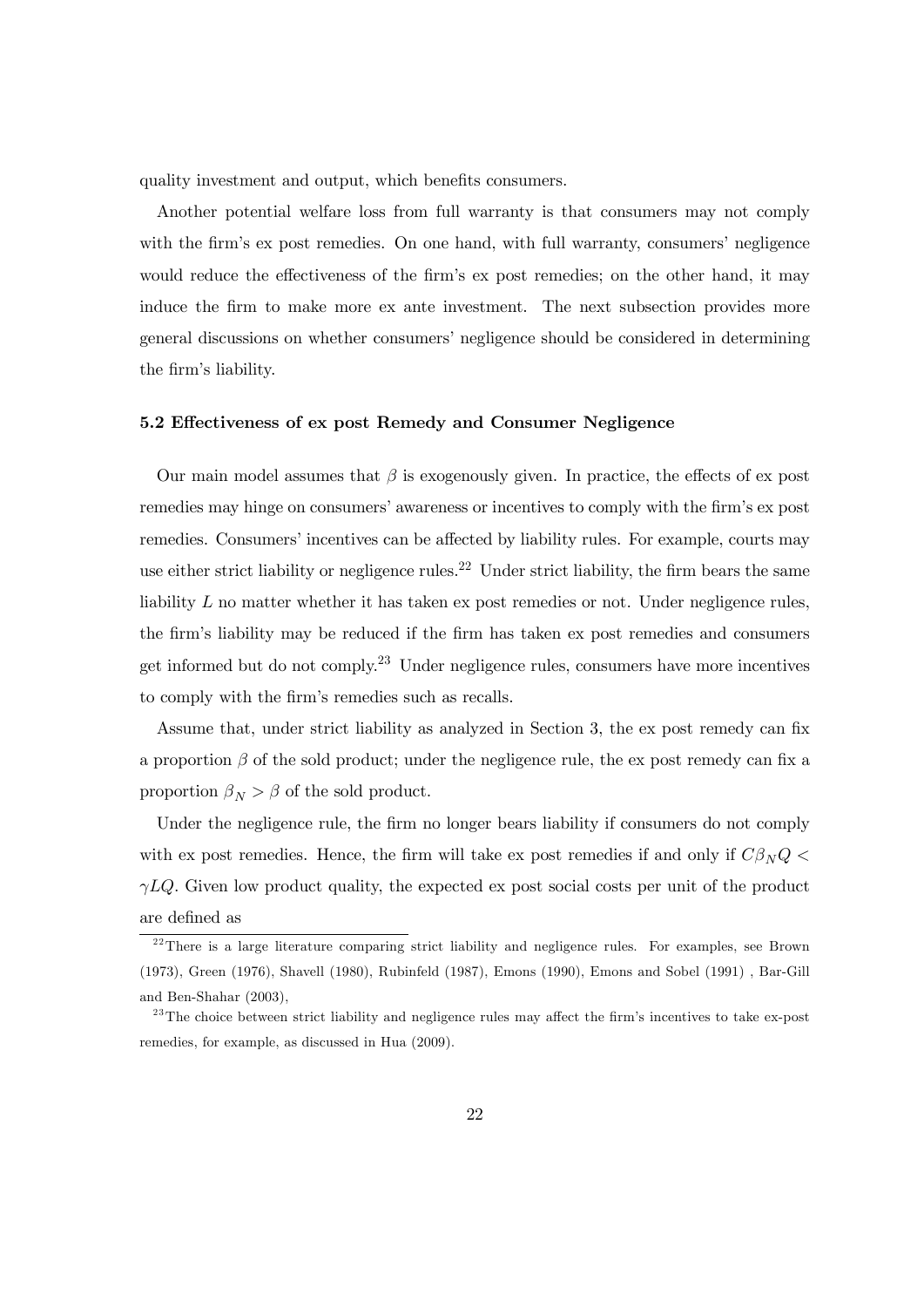$$
\Delta_N = \int^{\frac{C\beta_N}{L}} \gamma DdG(\gamma) + \int_{\frac{C\beta_N}{L}} [\beta_N C + (1-\beta_N)\gamma D] dG(\gamma)
$$

In contrast, as shown in Section 3, under strict liability, the firm will take ex post remedies if and only if  $C\beta Q < \gamma \beta LQ$ . Given low product quality, the expected ex post social costs per unit of the product are defined as

$$
\Delta_S = \int^{\frac{C}{L}} \gamma D dG(\gamma) + \int_{\frac{C}{L}} [\beta C + (1 - \beta)\gamma D] dG(\gamma).
$$

When the legal system is changed from strict liability to negligence rules, the firm is more likely to take ex post remedies, since  $\frac{C\beta_N}{L} < \frac{C}{L}$ . However, this change may not necessarily increase ex post efficiency. To see this, suppose that  $\beta_N D < L$ . Then  $\frac{C\beta_N}{L} < \frac{C}{D}$ , that is, the negligence rule leads the firm to take too many ex post remedies relative to socially desired; but the ex post remedies become more effective. In this case, negligence rules may lead to either higher or lower ex post social costs than strict liability.

If  $\beta_N D \geq L$ , then  $\frac{C}{D} \leq \frac{C\beta_N}{L} < \frac{C}{L}$ . That is, the negligence rule leads the firm to take more efficient ex post remedies and furthermore, the ex post remedies become more effective. In this case, ex post social costs are reduced, i.e.,  $\Delta_N < \Delta_S$ . However, according to Proposition 4, if condition **T2** holds, for any  $\Delta \in (\Delta', \widehat{\Delta})$ , reducing ex post social costs would decrease social welfare. Therefore, if  $\Delta' < \Delta_N < \Delta_S < \hat{\Delta}$ , strict liability is socially more efficient. The full-fledged comparison between strict liability and negligence rules is ambiguous in this general framework. However, this section illustrates that the choice between strict liability and negligence rules should also take firms' ex ante quality investment and ex ante output into consideration. If negligence rules increase ex post efficiency but reduce firms' ex ante quality investment and ex ante output significantly, then it may be more efficient to impose strict liability or set a higher standard for evidence in determining consumers' negligence.

#### 5.3 Punitive Damage Compensation

Our main analysis in Sections 3 and 4 focuses on the scenario with  $L \leq D$ . In practice, sometimes courts may impose punitive damage compensation so that  $L > D$ . If there is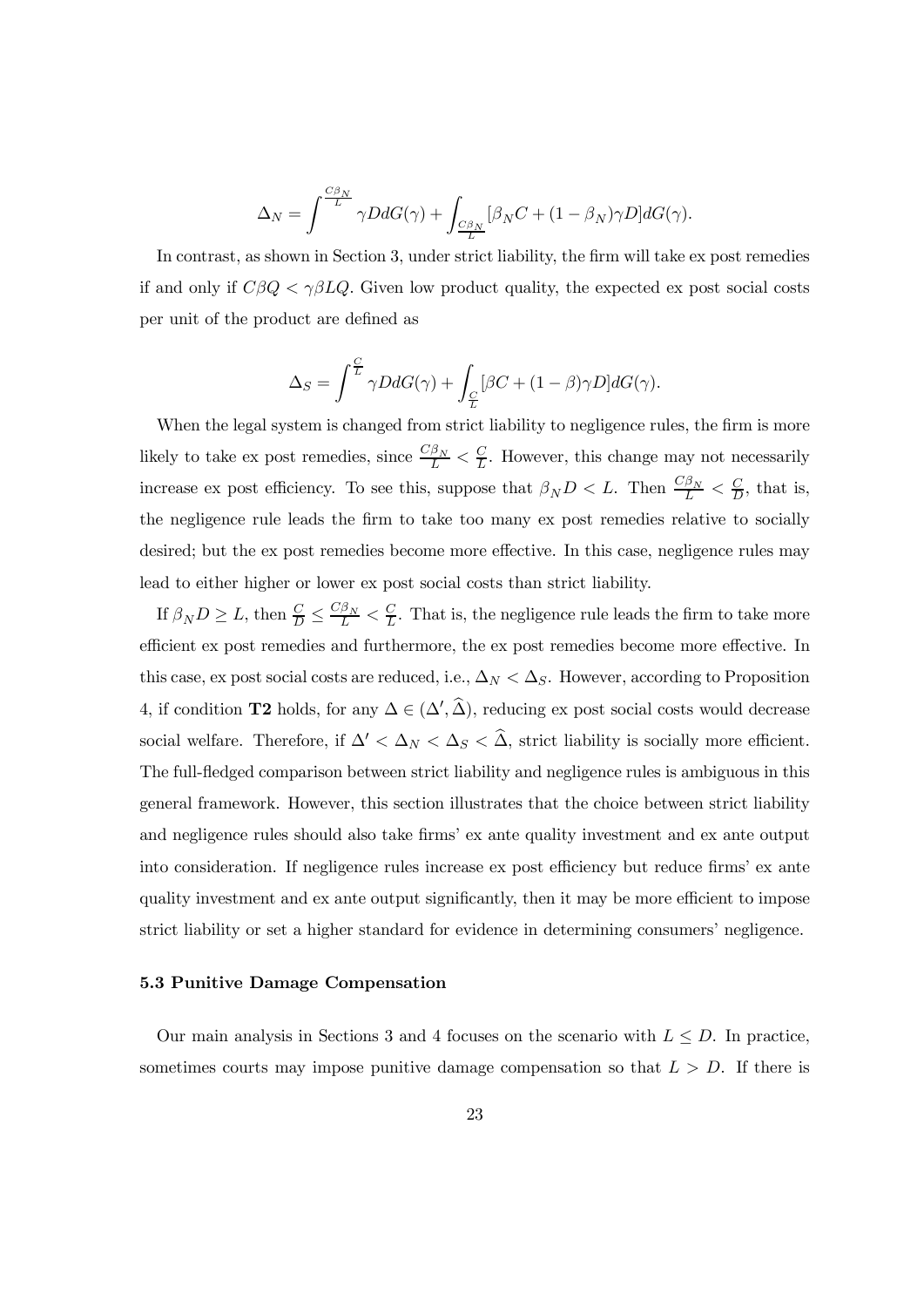punitive compensation, as shown in Lemma 1, the firm would take ex post remedy more frequently than socially desired. In addition, the following proposition shows that, as long as punitive damage compensation cannot be too large (perhaps because firms can resort to bankruptcy protection), partial liability  $L < D$  can lead to the same social welfare as punitive damage compensation.

**Proposition 5** Suppose that condition T2 holds. (1) If  $\int_0^1 (C - \gamma D) dG(\gamma) \leq 0$ , then for any punitive damage compensation  $L > D$ , there exists  $L' < D$  which leads to the same social efficiency. (2) If  $\int_0^1 (C - \gamma D) dG(\gamma) > 0$ , then there exists  $\overline{L} > D$  such that punitive damage compensation  $L > \overline{L}$  can be more efficient than  $L \leq D$ .

Intuitively, the firm's liability only affects the level of unit ex post social cost  $\Delta$ , but does not directly affect the firm's optimal output and the ex ante quality investment. Therefore, the firm's liability only influences social welfare through the change of  $\Delta$ . For punitive damage compensation  $L \in (D,\overline{L}]$ , we can always find a partial liability level which leads to the same ex post social cost and correspondingly, the same social welfare. Furthermore, if punitive damage compensation is very large  $(L > \overline{L})$ , it causes the firm to take more ex post remedy than socially desired. However, given intermediate damage levels, it may increase the firm's ex ante quality investment and the output level. Therefore, very larger punitive damage compensation may increase social welfare in this case. In practice, it is often difficult to impose very large punitive damage compensation, especially when firms can seek bankruptcy protection or the legal enforcement is not perfect.

#### 5.4 Alternative Quality Investment Technology

In the main model, the firm's ex ante quality investment  $\theta$  affects the probability for the product to have low quality. Given the product of low quality, the likelihood for consumers to be harmed,  $\gamma$ , is uncertain but not contingent on  $\theta$ . For example, before sales, the firm may take R&D investment to have safer product design. However, there is still non-trivial probability for the product to have design defect. Given the design defect, the likelihood for consumers to be harmed depends on the nature of the defect as well as consumers' usage.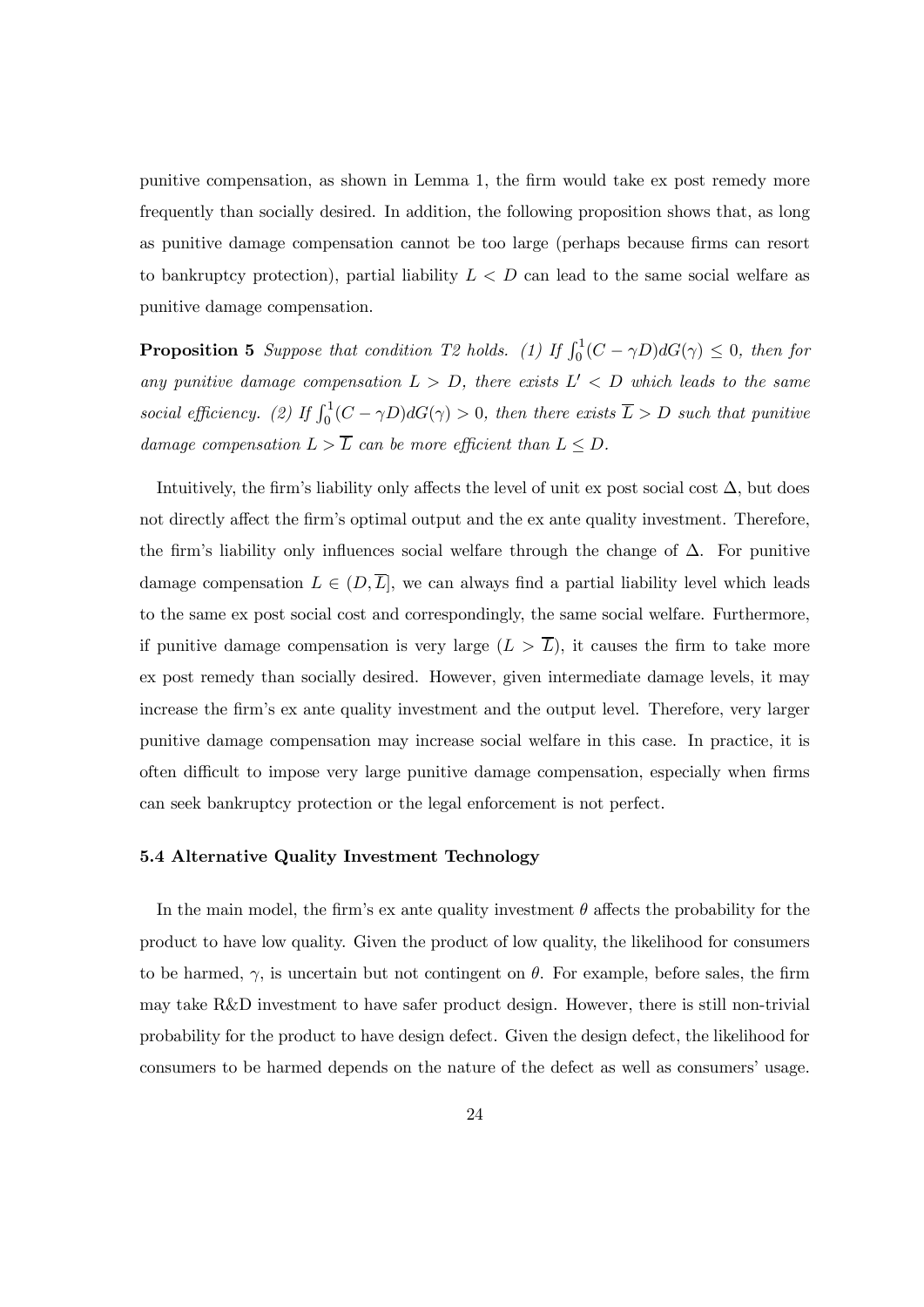The results on the relationship between ex ante quality investment and ex post remedies can still hold in an alternative scenario where the firm's ex ante investment  $\theta$  affects the distribution of  $\gamma$ .

In particular, suppose that the firm can take ex ante investment  $\theta$  and the likelihood for consumers to be harmed,  $\gamma$ , follows a distribution  $G(\gamma | \theta)$ . After sales, the firm privately learns the realization of  $\gamma$  and then decides whether to take ex post remedy. Assume  $G'_{\theta}(\gamma | \theta) \geq 0$ . That is,  $G(\gamma | \theta)$  first-order stochastic dominates  $G(\gamma | \theta')$  for any  $\theta < \theta'$ . Without loss of generalization, we focus on the scenario with  $L \leq D$ . It is easy to verify that the firm's optimal ex ante quality investment satisfies

$$
Q(\Delta(\theta, L))\Delta(\theta, L) - k'(\theta) = 0.
$$
\n(11)

Similar to the analysis in Section 3, when the firm's liability  $L$  increases, there are again two conflicting effects on the ex ante quality investment. On one hand, given the output  $Q$ , there is a substitution effect between ex ante quality investment and ex post remedy. On the other hand, there is an output effect: lower  $\Delta(\theta, L)$  may lead to a larger output Q, which in turn increases the firm's quality investment  $\theta$ . Therefore, the firm's optimal exante investment may not be monotone in its liability.

#### 6. CONCLUSION

This paper has studied how product liability affects product quality/safety as well as consumer and social welfare. We find that the interactions between a firm's ex post remedy for low product quality and its incentive for ex ante quality investment have important implications for the effects of product liability. Higher liability increases ex post remedy activities, and this can in turn reduce the incentive for ex ante investment. On the other hand, higher liability increases consumer demand for the product, which in turn increases the firm's incentive for ex ante quality investment. The presence of these two opposing effects, the substitution effect and the output effect, implies that the ex ante quality investment may not monotonically increase in product liability—the relationship may be an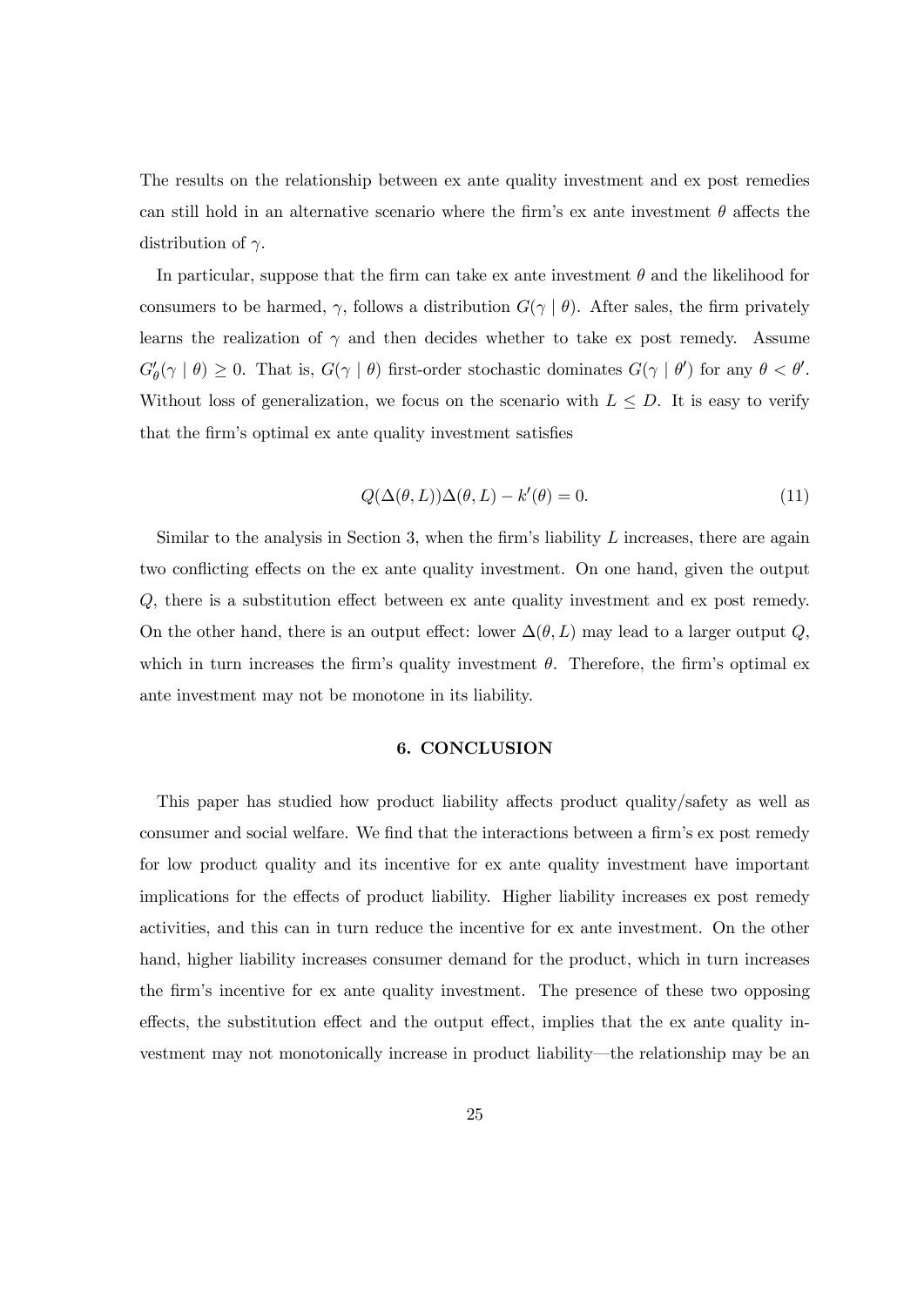inverted U-shaped curve. While full liability maximizes profit since it allows the firm to make the intertemporal commitment for ex post remedy, it may not be optimal for consumers when it reduces ex ante quality investment and output by the firm. Full product liability tends to be socially optimal when the potential consumer loss from low quality is sufficiently high; otherwise partial liability can be socially optimal.

There are several directions for further research. First, given the trade-offs between the substitution effect and the output effect, firms' ex ante investment and ex post remedy effort could be either substitutes or complements. It would be useful to empirically verify which effect would dominate under different liability rules. Second, competition among different firms may affect their ex ante investment and ex post remedies such as recalls. It would be desirable to study the potential trade-offs involved and the implications for product liability rules. Third, firms may continue their sales after product recalls. It would be interesting to explore how reputation concern interacts with liability rules and how they jointly affect firms' ex ante investments and ex post remedies. Finally, our current paper assumes that consumers can observe the firm's ex ante investment. If that is not the case, the firm's pricing may signal its quality investment as shown in the literature. Product liability may then have additional implications for the interaction between ex ante investment and ex post remedies.

#### **APPENDIX**

**Proof of Proposition 1**: Given  $\theta$ , the firm's optimal output  $Q(\theta, \Delta)$  satisfies (9), from which we obtain

$$
Q'_{\Delta}(\theta,\Delta) = \frac{\partial Q}{\partial t} \frac{\partial t}{\partial \Delta} = -f(t) \frac{1-\theta}{1 - H'(t)}.
$$

The optimal  $\theta$  satisfies either  $\theta = \overline{\theta}$  or condition (10).

First, when  $\Delta = 0$ , condition (10) implies that  $\theta(\Delta) = 0$ . (If there is no ex post social cost, the firm would not make any ex ante investment.) When  $\Delta$  goes to infinity, condition (9) and (8) imply  $Q(\theta, \Delta) = 0$ , which also implies  $\theta(\Delta) = 0$ . Therefore  $d\theta/d\Delta > 0$  when  $\Delta$ is sufficiently small but  $\theta$  eventually decreases in  $\Delta$  when  $\Delta$  is sufficiently large. It suffices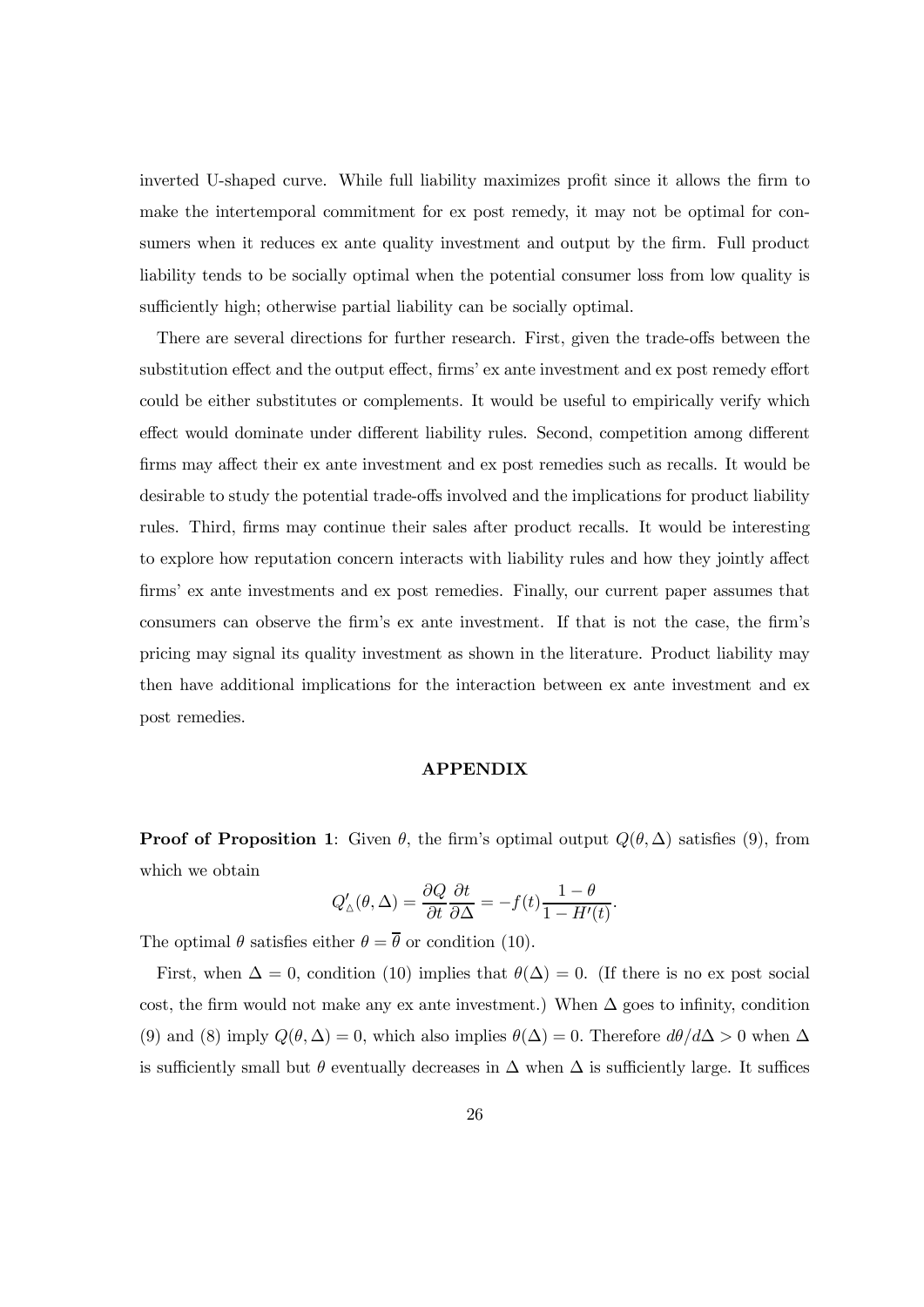to consider two cases as follows.

(1) Consider the case with interior solution: There exists some  $\widehat{\Delta}$  at which  $d\theta/d\Delta = 0$ : From  $(10)$ , we have

$$
\frac{d\theta}{d\Delta} = -\frac{Q(\theta, \Delta) + \Delta Q'_{\Delta}(\theta, \Delta)}{\Delta Q'_{\theta}(\theta, \Delta) - k''(\theta)}.
$$

Note that the second order condition

$$
\Delta Q_{\theta}'(\theta,\Delta) - k''(\theta) \le 0
$$

for interior solutions  $\theta(\Delta) \in (0, \overline{\theta})$ . Thus, the sign of  $\frac{d\theta}{d\Delta}$  is determined by that of

$$
Q(\theta, \Delta) + \Delta Q'_{\Delta}(\theta, \Delta).
$$

In particular,  $Q(\theta, \Delta) = 1 - F(t)$  by definition. Thus,

$$
Q(\theta, \Delta) + \Delta Q'_{\Delta}(\theta, \Delta) = 1 - F(t) - \Delta f(t) \frac{1 - \theta}{1 - H'(t)}.
$$

Equivalently,

$$
\frac{Q(\theta,\Delta) + \Delta Q'_{\Delta}(\theta,\Delta)}{f(t)} = \frac{1 - F(t)}{f(t)} - \Delta \frac{1 - \theta}{1 - H'(t)} = H(t) - \frac{(1 - \theta)\Delta}{1 - H'(t)}.
$$

Therefore, the sign of  $\frac{d\theta}{d\Delta}$  is the same as that of  $H(t) - \frac{(1-\theta)\Delta}{1-H'(t)}$ . Since by assumption  $f(v)$ is log-concave,  $H'(t) \leq 0$  and  $H''(t) \geq 0$ .

Suppose that, given a particular  $\Delta$ ,  $\frac{d\theta}{d\Delta} \leq 0$ , or equivalently,  $H(t) - \frac{(1-\theta)\Delta}{1-H'(t)} \leq 0$ . When  $\Delta$  increases marginally,  $\theta(\Delta)$  cannot increase. This implies that  $(1 - \theta)\Delta$  would increase. According to condition (9), if  $(1 - \theta)\Delta$  increases, t must increase as well. Correspondingly,  $H(t)$  and  $1 - H'(t)$  would decrease. Hence  $H(t) - \frac{(1-\theta)\Delta}{1-H'(t)}$  would decrease and become even more negative. Therefore, if we start at some  $\Delta$  such that  $\frac{d\theta}{d\Delta} \leq 0$ , for any larger  $\Delta$ ,  $\frac{d\theta}{d\Delta}$  < 0. This implies that there must be a unique cut-off  $\widehat{\Delta}$  such that  $\frac{d\theta}{d\Delta} \geq 0$  when  $\Delta \leq \widehat{\Delta}$ .

(2) Now consider the case with corner solution or discontinuity in  $\theta(\Delta)$ : that is, there exists some  $\widehat{\Delta}$  at which  $\theta = \overline{\theta}$  but  $d\theta/d\Delta > 0$ . Since  $\theta = \overline{\theta}$ , increasing  $\Delta$  marginally from  $\widehat{\Delta}$ cannot increase the firm's ex-ante investment  $\theta$  further. Therefore, according to condition (9), t must increase, or equivalently,  $Q(\overline{\theta}, \Delta)$  must decrease. When  $\Delta$  increases further,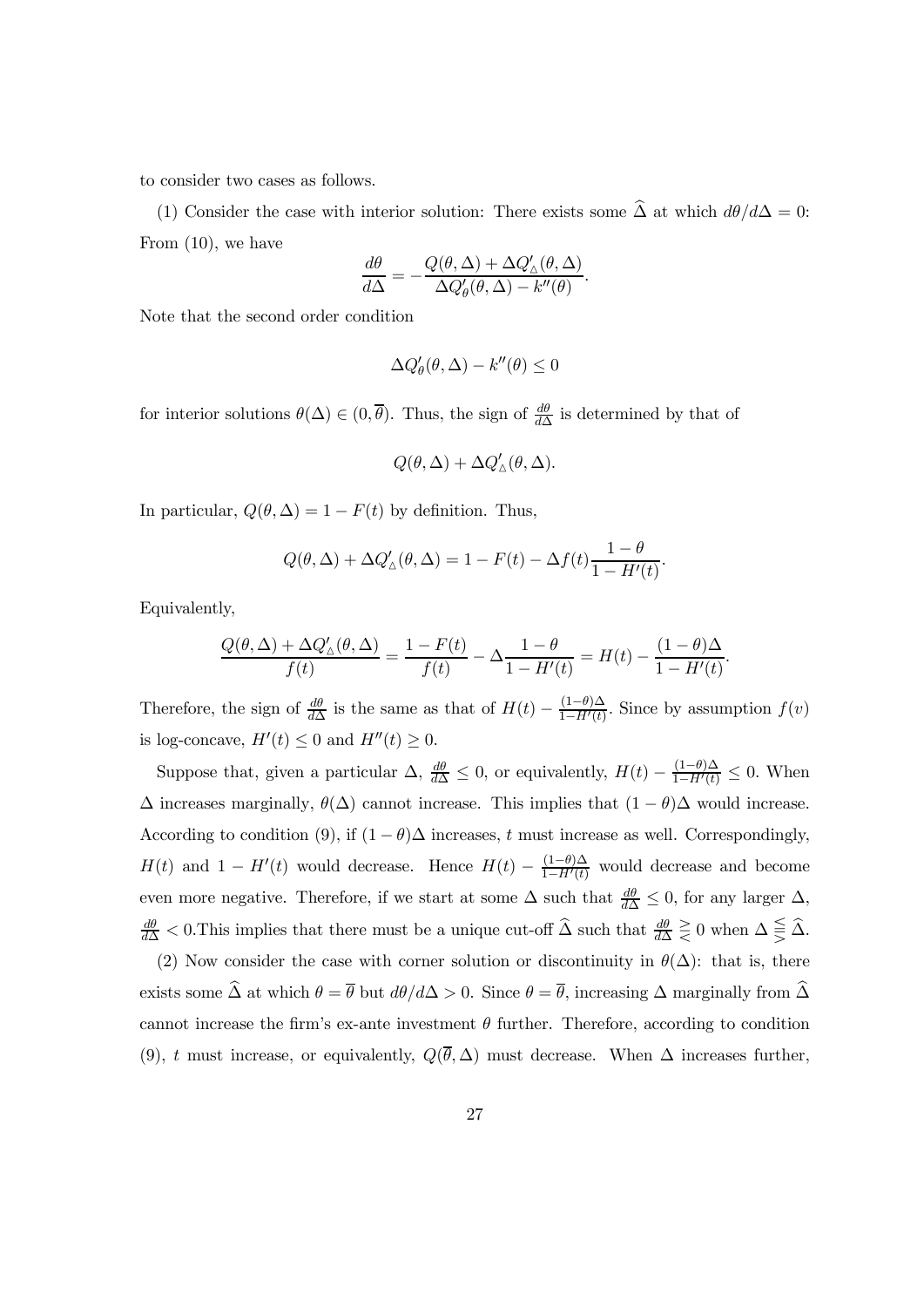$Q(\overline{\theta}, \Delta)$  decreases and gets closer to zero, so that  $Q(\overline{\theta}, \Delta)\Delta - k'(\overline{\theta})$  eventually becomes negative, that is,  $\frac{d\theta}{d\Delta} \leq 0$ . The rest of the proof is similar to that in part (1). Q.E.D.

**Proof of Corollary 1:** According to Lemma 1,  $\Delta$  decreases in L given  $L \leq D$ . Let  $\widehat{L}$  be such that

$$
\hat{L} = \begin{cases}\n\hat{L} & if \quad \hat{\Delta} = \Delta(\hat{L}) \text{ for } \hat{L} \in (0, D) \\
D & if \quad \Delta(D) \ge \hat{\Delta} \\
0 & if \quad \Delta(0) \le \hat{\Delta}\n\end{cases}
$$

Then, when  $L < \hat{L}$ ,  $\Delta(L) > \hat{\Delta}$ . Within this range, a higher liability L, through decreasing  $\Delta$ , increases  $\theta$ . Therefore,  $(1 - \theta)\Delta$  decreases in L. According to condition (9),  $t - H(t) =$  $(1 - \theta)\Delta$ , where  $t = F^{-1}(1 - Q)$ , it then follows that  $Q(\theta, \Delta)$  increases in L. In contrast, if  $\hat{L} < D$ ,  $\Delta (L) < \hat{\Delta}$  when  $L > \hat{L}$ , in which case  $\theta(\Delta)$  decreases in L. We have  $\hat{L} = 0$  if for any  $L \leq D, \Delta(L) \leq \Delta(0) \leq \widehat{\Delta}$ . Similarly,  $\widehat{L} = D$  if for any  $L \leq D, \Delta(L) \geq \Delta(D) \geq \widehat{\Delta}$ .  $Q.E.D.$ 

**Proof of Proposition 2:** The firm's optimal investment satisfies

$$
\max_{\theta} Q(\theta, \Delta) [F^{-1}(1 - Q(\theta, \Delta)) - (1 - \theta)\Delta] - k(\theta).
$$

For any  $\theta$  and Q, the objective function is higher with lower  $\Delta$ . Therefore, the maximal profit also decreases in  $\Delta$ . When  $L = D$ ,  $\Delta$  is the lowest and  $\Pi$  is the highest. Q.E.D.

**Proof of Lemma 4:** The firm's optimal output is determined by

$$
t - \frac{1 - F(t)}{f(t)} = t - H(t) = (1 - \theta)\Delta,
$$

where  $t = F^{-1}(1 - Q)$ . The optimal quality investment  $\theta$  satisfies either  $\theta = \overline{\theta}$  or the following condition

$$
Q(\theta, \Delta)\Delta - k'(\theta) = 0
$$

According to Proposition 1, when  $\Delta \geq \widehat{\Delta}$ ,  $\theta(\Delta)$  weakly decreases in  $\Delta$ . Therefore, when  $\Delta$  increases,  $(1 - \theta)\Delta$  would increase. Correspondingly,  $Q(\theta, \Delta)$  would decrease. When  $\Delta < \hat{\Delta}, \theta(\Delta)$  increases in  $\Delta$  and therefore  $(1 - \theta)\Delta$  may increase or decrease in  $\Delta$ . Similar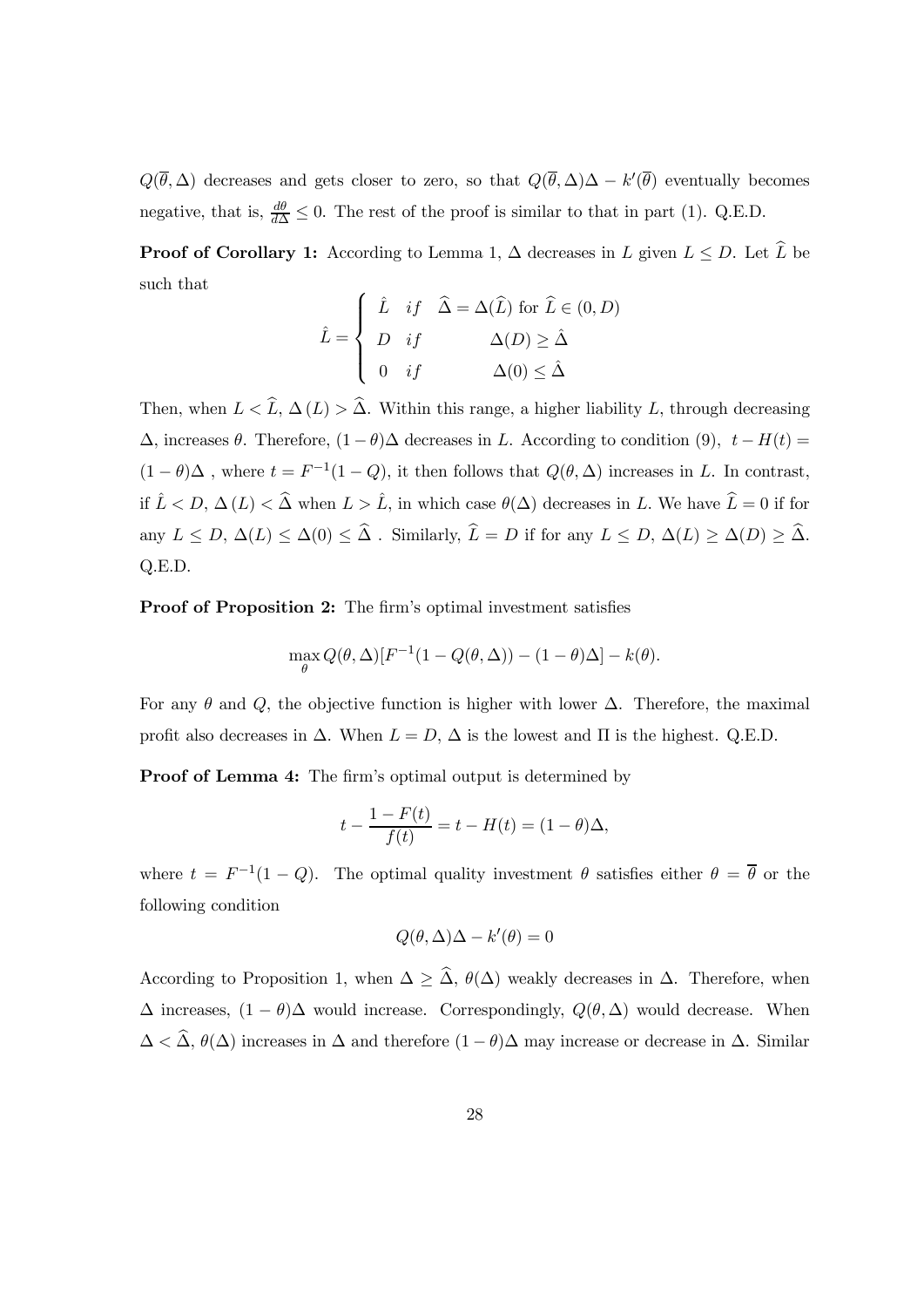to the proof of Proposition 1, we have

$$
Q'_{\Delta}(\theta, \Delta) = -f(t)\frac{1-\theta}{1 - H'(t)}
$$

and

$$
Q'_{\theta}(\theta, \Delta) = \frac{\Delta f(t)}{1 - H'(t)}.
$$

Therefore,

$$
\frac{d[(1-\theta)\Delta]}{d\Delta} = (1-\theta) - \Delta \frac{d\theta}{d\Delta}
$$
\n
$$
= (1-\theta) + \Delta \frac{Q(\theta,\Delta) + \Delta Q'_{\Delta}(\theta,\Delta)}{\Delta Q'_{\theta}(\theta,\Delta) - k''(\theta)} = (1-\theta) + \Delta \frac{(1-F(t)) - \Delta f(t)\frac{1-\theta}{1-H'(t)}}{\frac{\Delta^2 f(t)}{1-H'(t)} - k''(\theta)}.
$$

Note that the second order condition implies  $\Delta Q'_{\theta}(\theta, \Delta) - k''(\theta) \le 0$  for interior solutions.<br>Thus,  $(1 - \theta) + \Delta \frac{(1 - F(t)) - \Delta f(t) \frac{1 - \theta}{1 - H'(t)}}{\frac{\Delta^2 f(t)}{1 - H'(t)} - k''(\theta)} < 0$  is equivalent to

$$
\Delta(1 - F(t)) - \Delta^2 f(t) \frac{1 - \theta}{1 - H'(t)} > (1 - \theta)(k''(\theta) - \frac{\Delta^2 f(t)}{1 - H'(t)}),
$$
 or  

$$
\Delta(1 - F(t)) > (1 - \theta)k''(\theta).
$$

Given

$$
Q(\theta, \Delta)\Delta - k'(\theta) = 0,
$$

the above condition becomes  $k'(\theta) > (1-\theta)k''(\theta)$ . Therefore, as long as  $k'(\theta) > (1-\theta)k''(\theta)$ ,  $\frac{d[(1-\theta)\Delta]}{d\Delta}<0$  so that  $Q(\theta,\Delta)$  increases in  $\Delta$ . If  $k'''(\theta) \leq 0$ , for any  $\theta > 1/2$ , we have

$$
k'(\theta) \ge \theta k''(\theta) > (1 - \theta)k''(\theta).
$$

According to Proposition 1, when  $\Delta < \widehat{\Delta}$ ,  $\theta$  increases in  $\Delta$ . Therefore, since condition T1 holds, there exists a cut-off  $\tilde{\Delta} < \hat{\Delta}$  such that  $\theta > 1/2$  when  $\Delta \in (\tilde{\Delta}, \hat{\Delta})$ . Correspondingly,  $Q(\theta, \Delta)$  increases in  $\Delta$  when  $\Delta \in (\tilde{\Delta}, \tilde{\Delta})$ . Q.E.D.

**Proof of Proposition 3:** According to Lemma 1,  $\Delta$  decreases in  $\beta$  and increases C and D. Given C and  $\beta$ , there always exists  $\widehat{D}$  such that  $\Delta(L = \widehat{D}) = \widehat{\Delta}$ . According to Proposition  $1, \hat{\Delta} > 0$  and therefore  $\hat{D} > 0$ . Given condition T1, there exists  $\tilde{D}$  such that  $\Delta(L = \tilde{D}) = \tilde{\Delta}$ .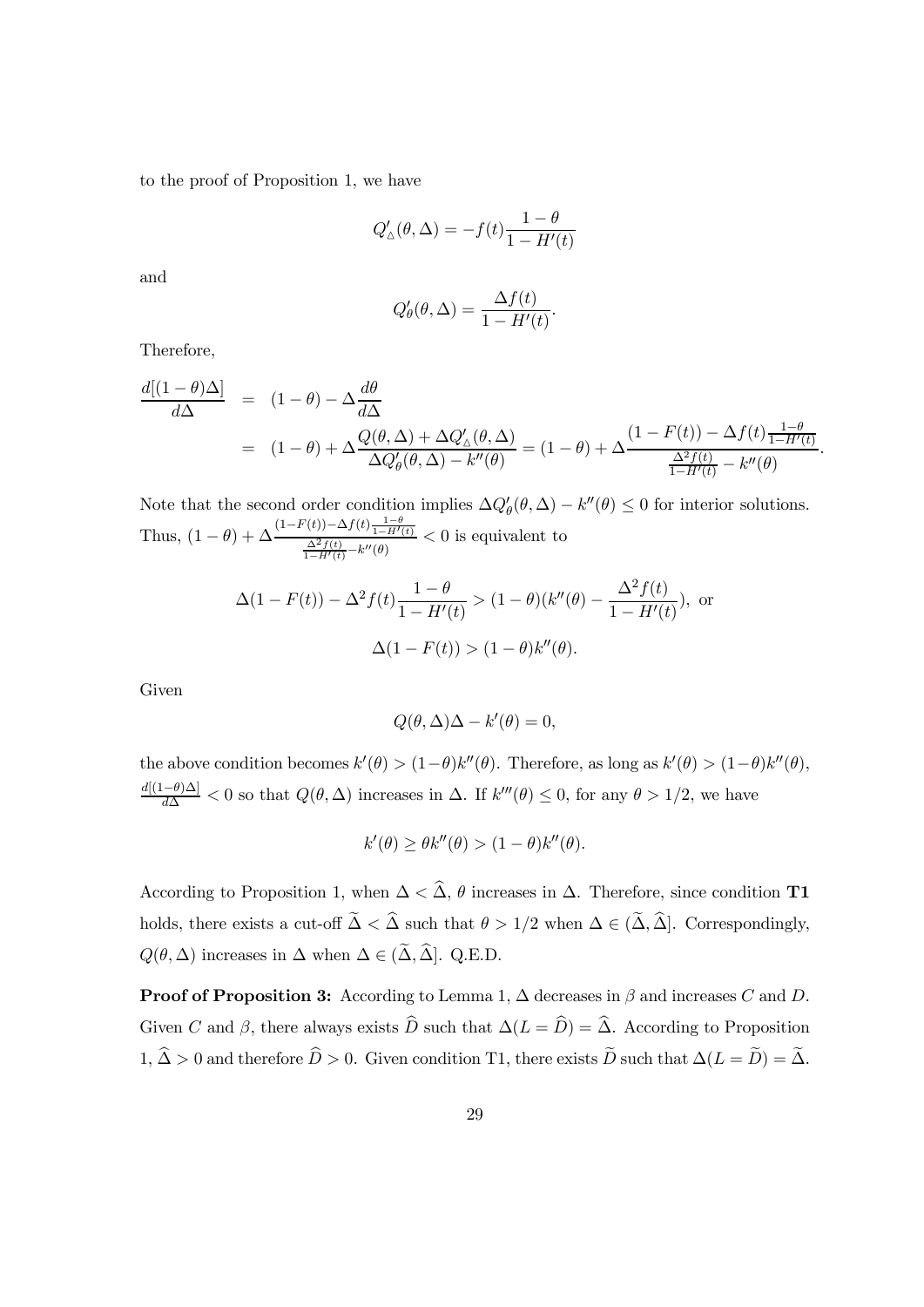Then If  $D \geq \widehat{D}$ ,  $\Delta(L < D) > \Delta(L = D) \geq \widehat{\Delta}$ . In this range, according to Lemma 4, U decrease in  $\Delta$  and therefore consumer surplus is maximized under  $L = D$ . If  $\widetilde{D} \le D < \widehat{D}$ , then  $\tilde{\Delta} \leq \Delta < \hat{\Delta}$ . In this range, according to Lemma 4, U increase in  $\Delta$  and therefore consumer surplus is maximized under  $L < D$ . The proof for part (2) and part (3) is similar to the above. Q.E.D.

**Proof of Proposition 4:** First, when  $D \geq \widehat{D}$ , Propositions 2 and 3 imply that both the firm and consumers prefer  $L = D$ . Therefore, full liability is socially optimal. In the following analysis, suppose  $D < \hat{D}$ .

Note that

$$
\frac{d\Pi}{d\Delta} = -(1-\theta)Q(\theta,\Delta)
$$

and

$$
\frac{dU}{d\Delta} = \frac{dU}{dt}\frac{dt}{d\Delta} = -(1 - F(t))\frac{dt}{d\Delta} = -Q(\theta, \Delta)\frac{dt}{d\Delta}
$$

Given  $t - \frac{1 - F(t)}{f(t)} = t - H(t) = (1 - \theta)\Delta$ ,

$$
\frac{dt}{d\Delta} = \frac{1}{1 - H'(t)} \frac{d[(1 - \theta)\Delta]}{d\Delta} = \frac{1}{1 - H'(t)} \{ (1 - \theta) - \Delta \frac{(1 - F(t)) - \Delta f(t) \frac{1 - \theta}{1 - H'(t)}}{k''(\theta) - \frac{\Delta^2 f(t)}{1 - H'(t)}} \}.
$$

Note that

$$
\Delta(1 - F(t)) = \Delta Q(\theta, \Delta) = k'(\theta).
$$

Then we have

$$
\frac{dU}{d\Delta} = Q(\theta, \Delta) \{ \frac{k'(\theta) - \Delta^2 f(t) \frac{1-\theta}{1 - H'(t)}}{k''(\theta)(1 - H'(t)) - \Delta^2 f(t)} - \frac{1-\theta}{1 - H'(t)} \}
$$

If  $\frac{dU}{d\Delta} + \frac{d\Pi}{d\Delta} > 0$ , then increasing  $\Delta$  would increase social welfare.

$$
\frac{dU}{d\Delta}+\frac{d\Pi}{d\Delta}>0
$$

is equivalent to

$$
\frac{k'(\theta) - \Delta^2 f(t) \frac{1-\theta}{1-H'(t)}}{k''(\theta)(1-H'(t)) - \Delta^2 f(t)} - \frac{1-\theta}{1-H'(t)} > 1-\theta.
$$

The second order condition of  $(10)$  implies

$$
k''(\theta)(1 - H'(t)) - \Delta^2 f(t) > 0
$$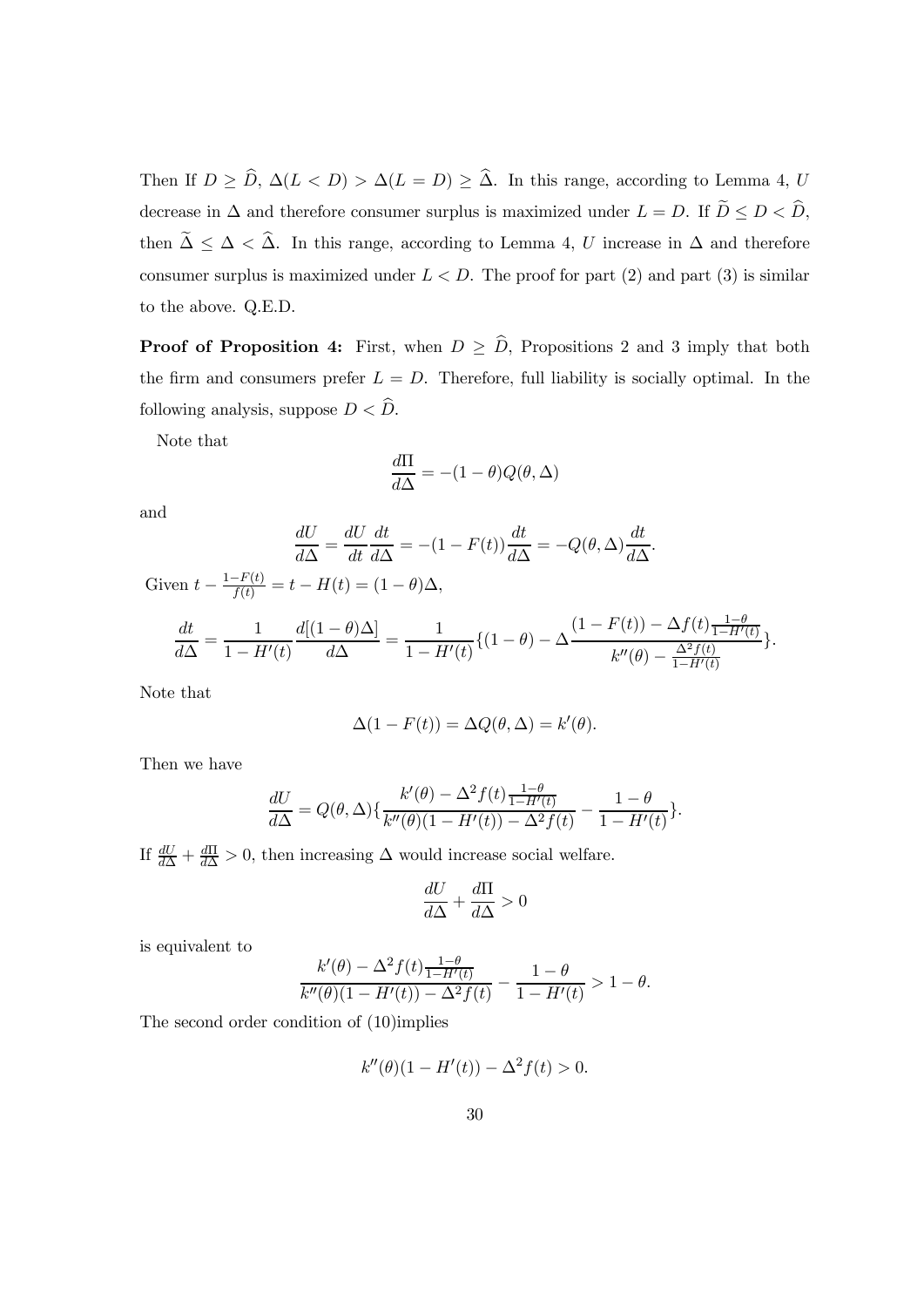Therefore, the above inequality is equivalent to

$$
k'(\theta) > (1 - \theta)k''(\theta)[2 - H'(t)] - (1 - \theta)\Delta^{2}f(t)
$$

If  $k'''(\theta) \leq 0$ , for any  $\theta > \frac{2+h}{3+h}$ ,

$$
k'(\theta) \geq \theta k''(\theta) > (1 - \theta)k''(\theta)[2 + h]
$$
  
 
$$
\geq (1 - \theta)k''(\theta)[2 - H'(t)] \geq (1 - \theta)k''(\theta)[2 - H'(t)] - (1 - \theta)\Delta^2 f(t).
$$

Therefore, given condition T2, there exists a non-empty set  $(\Delta', \widehat{\Delta})$  such that, if  $\Delta \in$  $(\Delta', \hat{\Delta}), \frac{dU}{d\Delta} + \frac{d\Pi}{d\Delta} > 0$ . Since condition T2 implies condition T1 but the reverse might not be true, it can be verified that  $\Delta' \geq \tilde{\Delta}$ , where  $\tilde{\Delta}$  is defined in Lemma 4. Given C and  $\beta$ , define D' such that  $\Delta(L = D') = \Delta'$ . Then if  $D \geq \widehat{D}$ ,  $\frac{dU}{dL} + \frac{d\Pi}{dL} < 0$ ; if  $D' \leq D < \widehat{D}$ ,

$$
\frac{dU}{d\Delta} + \frac{dH}{d\Delta} > 0
$$
. The proof for parts (2) and (3) is similar to the above. Q.E.D.

**Proof of Proposition 5:** According to Lemma 1,  $\Delta$  decreases in L when  $L \leq D$  and increases in L when  $L > D$ . Note that  $\Delta(L = 0) = \int_0^1 \gamma D dG(\gamma) > \Delta(L = D)$ . When L goes to infinity,  $\Delta(L \to \infty) = \int_0^1 [\beta C + (1 - \beta)\gamma D] dG(\gamma)$ . (1) If  $\int_0^1 (C - \gamma D) dG(\gamma) \leq 0$ , then  $\Delta(L \to \infty) \leq \Delta(L = 0)$ . In this case, for any punitive damage compensation  $L > D$ , there exists  $L' < D$  such that  $\Delta(L) = \Delta(L')$ . (2) If  $\int_0^1 (C - \gamma D) dG(\gamma) > 0$ , then  $\Delta(L \to$  $\infty$ ) >  $\Delta(L = 0)$ . Given continuity, there exists  $\overline{L}$  > D such that  $\Delta(L = \overline{L}) = \Delta(L = 0)$ . Therefore, for any  $L \in (D, \overline{L}]$ , there exists  $L' < D$  such that  $\Delta(L) = \Delta(L')$ . Similar to the proof for Proposition 4, if condition T2 holds, there exists a non-empty set  $(\Delta', \widehat{\Delta})$ such that, if  $\Delta \in (\Delta', \widehat{\Delta})$ ,  $\frac{dU}{d\Delta} + \frac{d\Pi}{d\Delta} > 0$ . Note that, if  $L = 0$ ,  $\Delta = E[\gamma]D$ . Define D'' as  $E[\gamma]D'' = \Delta'$ . Then according to Proposition 4, when  $D \in (D', D''), C \in (C', \widehat{C})$ , for  $\beta \in (\widehat{\beta}, \beta'), \Delta(L) \in (\Delta', \widehat{\Delta})$  for any  $L \leq D$ . Thus,  $\Delta(L) \in (\Delta', \widehat{\Delta})$  for any  $L \in (D, \overline{L}]$ : since  $\frac{dU}{d\Delta} + \frac{d\Pi}{d\Delta} > 0, L > \overline{L}$  is socially more efficient than any  $L \leq \overline{L}$ . Q.E.D.

## **REFERENCE**

Anderson, Eric.T., Karsten Hansen, and Duncan Simester. 2009. "The Option Value of Returns: Theory and Empirical Evidence." Marketing Science (forthcoming).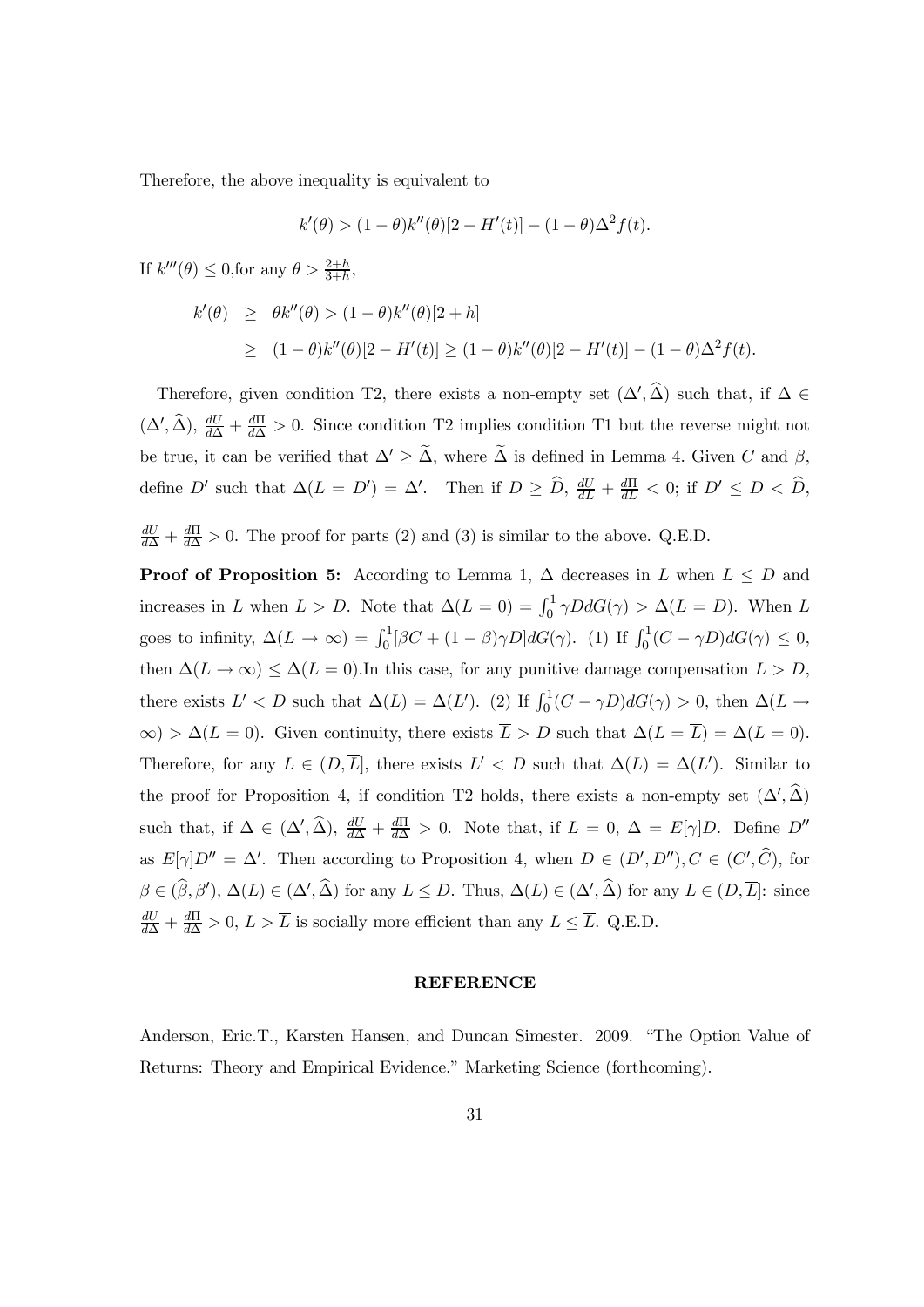Bagwell, Kyle and Michael H. Riordan. 1991. "High and Declining Prices Signal Product Quality." 81 American Economic Review 224-239.

Bar-Gill, Oren and Omri Ben-Shahar. 2003. "The Uneasy Case of Comparative Negligence." 5 American Law and Economics Review 433-469.

Brown, John P. 1973. "Toward an Economic Theory of Liability." 2 Journal of Legal Studies 323-349.

Che, Yeon-Koo. 1996. "Customer Return Policies for Experience Goods." 44 Journal of Industrial Economics 17-24.

Cooper, Russell and Thomas W. Ross. 1985. "Prices, Product Qualities, and Asymmetric Information: The Competitive Case." 51 Review of Economic Studies 197-207.

Daughety, Andrew F. and Jennifer F. Reinganum. 1995. "Product Safety: Liability, R&D, and Signaling." 85 American Economic Review 1187-1206.

Daughety, Andrew F. and Jennifer F. Reinganum. 2005. "Secrecy and Safety." 95 American Economic Review 1074-1091.

Daughety, Andrew F. and Jennifer F. Reinganum. 2006. "Market, Torts, and Social Inefficiency." 37 Rand Journal of Economics 300-323.

Daughety, Andrew F. and Jennifer F. Reinganum. 2008. "Imperfect Competition and Quality Signaling." 39 Rand Journal of Economics 163-183.

Daughety, Andrew F. and Jennifer F. Reinganum. 2008. "Communicating Quality: A Unified Model of Disclosure and Signaling." 39 Rand Journal of Economics 973-989.

Emons, Winand. 1990. "Efficient Liability Rules for an Economy with Non-identical Individuals." 42 Journal of Public Economics 89-104.

Emons, Winand and Joel Sobel. 1991. "On the Effectiveness of Liability Rules when Agents are not Identical." 58 Review of Economic Studies 375-390.

Green, Jerry. 1976. "On the Optimal Structure of Liability Rules." 7 Bell Journal of Economics 553-574.

Grossman, Sanford J. 1981. "The Information Role of Warranties and Private Disclosure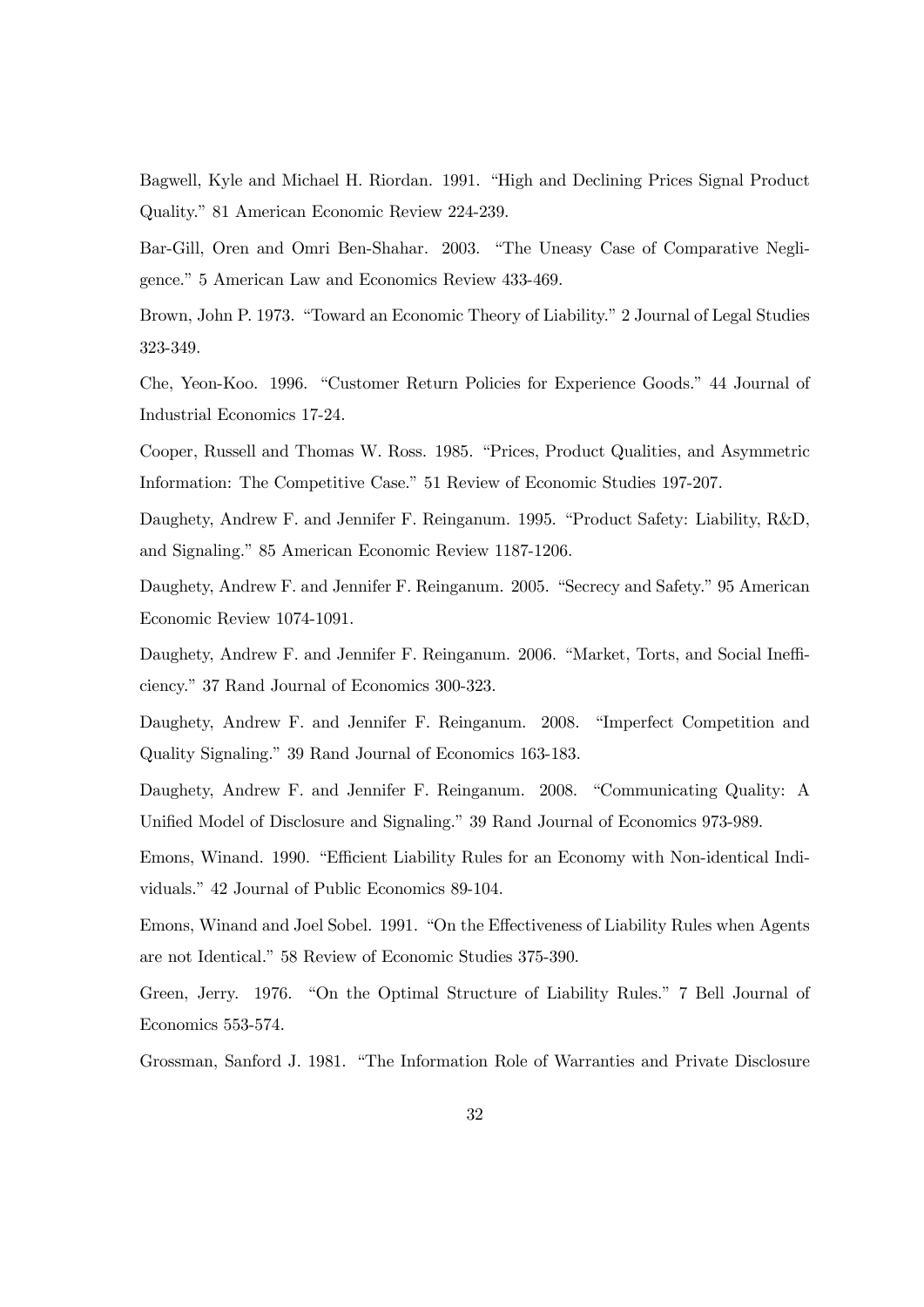of Product Quality." 24 Journal of Law and Economics 461-484.

Hartman, Raymond. S. 1987. "Product Quality and Market Efficiency: The Effect of Product Recalls on Resale Prices and Firm Valuation." 69 The Review of Economics and Statistics 367-372.

Hoffer, George E., Stephen W. Pruitt, and Robert J. Reilly. 1988. "The Impact of Product" Recalls on the Wealth of Sellers: A Reexamination." 96 Journal of Political Economy 663-670.

Hua, Xinyu. 2009. "Product Recall and Liability." The Journal of Law, Economics, and Organization (forthcoming).

Jarrell, Gregg and Sam Peltzman. 1985. "The Impact of Product Recalls on the Wealth of Sellers." 93 Journal of Political Economy 512-536.

Lutz, Nancy A. 1989. "Warranties as Signals Under Consumer Moral Hazard." 20 Rand Journal of Economics 239-254.

Marino, Anthony M. 1997. "A Model of Product Recalls with Asymmetric Information." 12 Journal of Regulatory Economics 245-265.

Milgrom, Paul R. 1981. "Good News and Bad News: Representation Theorems and Applications." 12 Bell Journal of Economics 380-391.

Moorthy, Sridhar and Kannan Srinivasan. 1995. "Signaling Quality with a Money-Back Guarantee: The Role of Transaction Costs." 14 Marketing Science 442-466.

Polinsky, Mitchell A. and William P. Rogerson. 1983. "Product Liability, Consumer Misperceptions, and Market Power." 14 Bell Journal of Economics 581-589.

Polinsky, Mitchell A. and Steven Shavell. 2007. The Handbook of Law and Economics. The United Kingdom: North-Holland.

Rubinfeld, Daniel L. 1987. "The Efficiency of Comparative Negligence." 16 Journal of Legal Studies 375-394.

Rupp, Nicholas G. and Curtis R. Taylor. 2002. "Who Initiates Recalls and Who Cares? Evidence from the Automobile Industry." 50 The Journal of Industrial Economics 123-149.